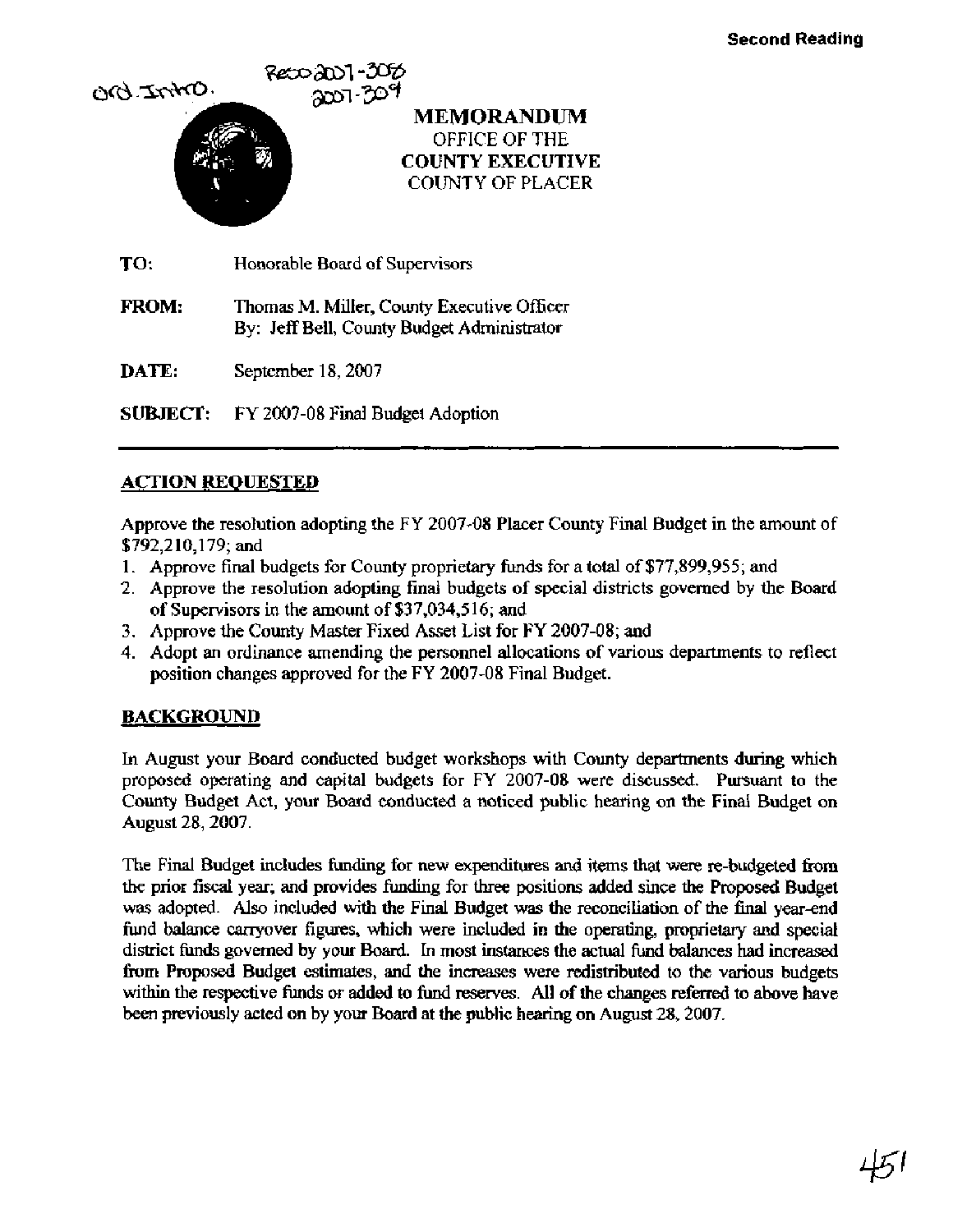The Final Budget  $<sup>1</sup>$  before your Board today represents an increase of \$8,756,313 over the</sup> adopted Proposed Budget, as indicated in the following chart.

|                                |    | Proposed    |    |                  |      | Final         |
|--------------------------------|----|-------------|----|------------------|------|---------------|
| <b>Operating Funds</b>         |    | Budget      |    | Changes          |      | <b>Budget</b> |
| General Fund                   | \$ | 366,551,104 | Ŝ  | 6,563,576        | - \$ | 373,114,680   |
| <b>Community Services</b>      |    | 1.844.392   |    | 120.603          |      | 1.964.995     |
| <b>Community Grants</b>        |    | 3,635,986   |    | 138,759          |      | 3,774,745     |
| Special Aviation               |    | 12,500      |    | 2,917            |      | 15,417        |
| <b>Public Safety</b>           |    | 120,439,813 |    | 2,725,391        |      | 123, 165, 204 |
| Gold Country                   |    | 364,517     |    | 119,358          |      | 483,875       |
| Fish & Game                    |    | 1.200       |    | 4.374            |      | 5,574         |
| Lake Tahoe TOT                 |    | 4,400,000   |    | 1,171,467        |      | 5,571.467     |
| Open Space                     |    | 1,784,160   |    | 1,590,718        |      | 3,374,878     |
| <b>Library Fund</b>            |    | 5,960,104   |    | 268,715          |      | 6,228,819     |
| <b>Fire Control</b>            |    | 6.945.754   |    | 1,031,872        |      | 7,977,626     |
| <b>Debt Service Fund</b>       |    | 3,497,241   |    |                  |      | 3,497,241     |
| <b>Subtotal Operating:</b>     | \$ | 515,436,771 | \$ | 13,737,750       | \$.  | 529,174,521   |
| <b>Building Projects</b>       | \$ | 118,023,011 | \$ | (3, 107, 137)    | s.   | 114,915,874   |
| <b>Road Projects</b>           |    | 136,425,330 |    | (1,873,244)      |      | 134.552.086   |
| <b>Securitization Projects</b> |    | 13,568,754  |    | (1,056)          |      | 13,567,698    |
| <b>Subtotal Capital:</b>       | \$ | 268,017,095 | \$ | ${4,981,437}$ \$ |      | 263,035,658   |
|                                |    |             |    |                  |      |               |
| TOTAL:                         | s  | 783,453,866 | \$ | 8,756,313        | \$   | 792,210,179   |
|                                |    |             |    |                  |      |               |

## **RECONCILIATION OF PROPOSED TO FINAL BUDGET BY FUND**

#### **FISCAL IMPACT**

The recommended Final Budget for FY 2007-08 is summarized in the following chart, which contains a further refined snapshot of the fund balances, revenues & cancelled reserves that, when combined, represent the total budgeted resources. These sources of funds equal the total uses of funds and reserve additions (as indicated in the final column in the table), resulting in a balanced budget.

<sup>&#</sup>x27; Figures are for County operating funds, and exclude internal service, enterprise, and special district **funds.**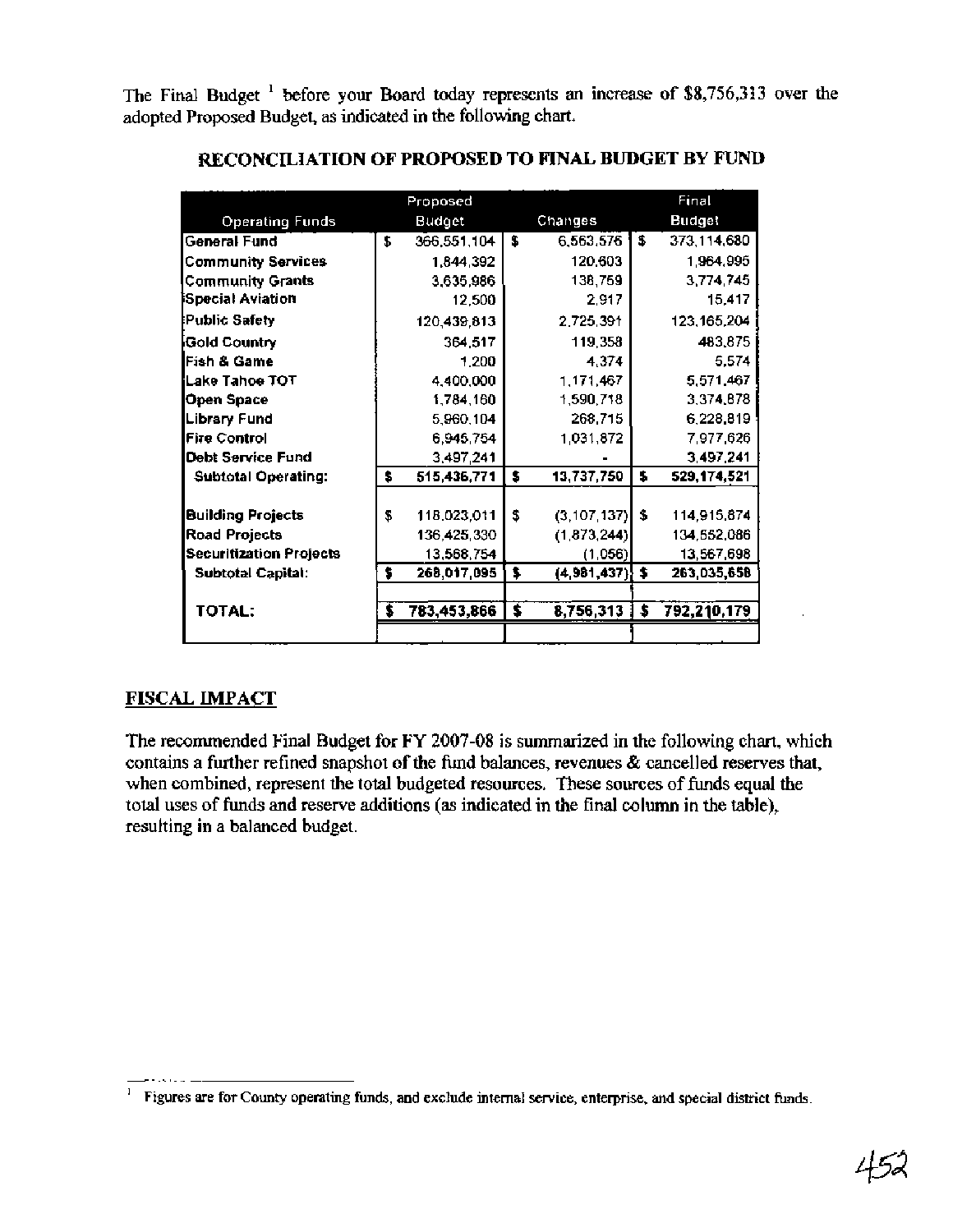|                                |    |            |    |             |    |               |     | Total                |
|--------------------------------|----|------------|----|-------------|----|---------------|-----|----------------------|
|                                |    | Fund       |    | Revenue &   |    | Total         |     | <b>Uses of Funds</b> |
| County Operating               |    | Balance    |    | Cancelled   |    | Budget        |     | & Reserve            |
| Funds                          |    | Available  |    | Reserves    |    | Resources     |     | Additions            |
| General Fund                   | \$ | 29,772,480 | \$ | 343,342,200 | £  | 373,114,680   | l S | 373,114,680          |
| <b>Community Services</b>      |    | 281,616    |    | 1,683,379   |    | 1,964,995     |     | 1,964,995            |
| <b>Community Grants</b>        |    | 138,759    |    | 3,635,986   |    | 3,774,745     |     | 3,774,745            |
| Special Aviation               |    | 5.417      |    | 10,000      |    | 15,417        |     | 15,417               |
| <b>Public Safety</b>           |    | 3,843,253  |    | 119,321,951 |    | 123, 165, 204 |     | 123, 165, 204        |
| Gold Country Adv & Promotion   |    | 233,875    |    | 250,000     |    | 483,875       |     | 483,875              |
| iFish & Game                   |    | 4.374      |    | 1,200       |    | 5.574         |     | 5,574                |
| lTahoe TOT                     |    | 941,213    |    | 4,630,254   |    | 5,571,467     |     | 5,571,467            |
| <b>Open Space</b>              |    | 1,571,718  |    | 1,803,160   |    | 3,374,878     |     | 3,374,878            |
| Library Fund                   |    | 644,379    |    | 5,584,440   |    | 6,228,819     |     | 6,228,819            |
| Fire Control                   |    | 628,340    |    | 7,349,286   |    | 7,977,626     |     | 7,977,626            |
| <b>Debt Service Fund</b>       |    |            |    | 3,497,241   |    | 3,497,241     |     | 3,497,241            |
| Subtotal Operating:            | \$ | 38,065,424 | \$ | 491,109,097 | \$ | 529, 174, 521 | \$  | 529,174,521          |
| <b>Building Projects</b>       | s  | 16,904,553 | 5  | 98,011,321  | Ŝ. | 114,915,874   | s   | 114,915,874          |
| Road Projects                  |    | 2,484,400  |    | 132,067,686 |    | 134,552,086   |     | 134,552,086          |
| <b>Securitization Projects</b> |    | 13,567,698 |    |             |    | 13,567,698    |     | 13,567,698           |
| <b>Subtotal Capital:</b>       | \$ | 32,956,651 | \$ | 230,079,007 | \$ | 263,035,658   | \$  | 263,035,658          |
| <b>TOTAL</b>                   |    | 71,022,075 | \$ | 721,188,104 | \$ | 792,210,179   | \$  | 792,210,179          |

i tri Turkish di Tales e le si Truel mesecul di sepertamente mende serve **SANARA A A A SA** 化聚癸二酸医聚癸 والمتخلفة والمترا

Changes for the General Fund and other operating funds are discussed in the supplemental narrative in Attachment A.

#### **ATTACHMENTS**

| Attachment A: | Operating & Proprietary Funds / State Controller Budget Schedules    |
|---------------|----------------------------------------------------------------------|
| Attachment B: | Master Fixed Asset List and Position Allocation List for FY 2007-08, |
|               | Ordinance Amending Personnel Allocations                             |
| Attachment C: | Special Districts Budget Schedules                                   |
| Attachment D: | Resolution Adopting Placer County Final Budget and Appropriations    |
|               | Limitation; and                                                      |
|               | Resolution Adopting Final Budgets and Appropriations Limitation of   |
|               | <b>Board Governed Special Districts</b>                              |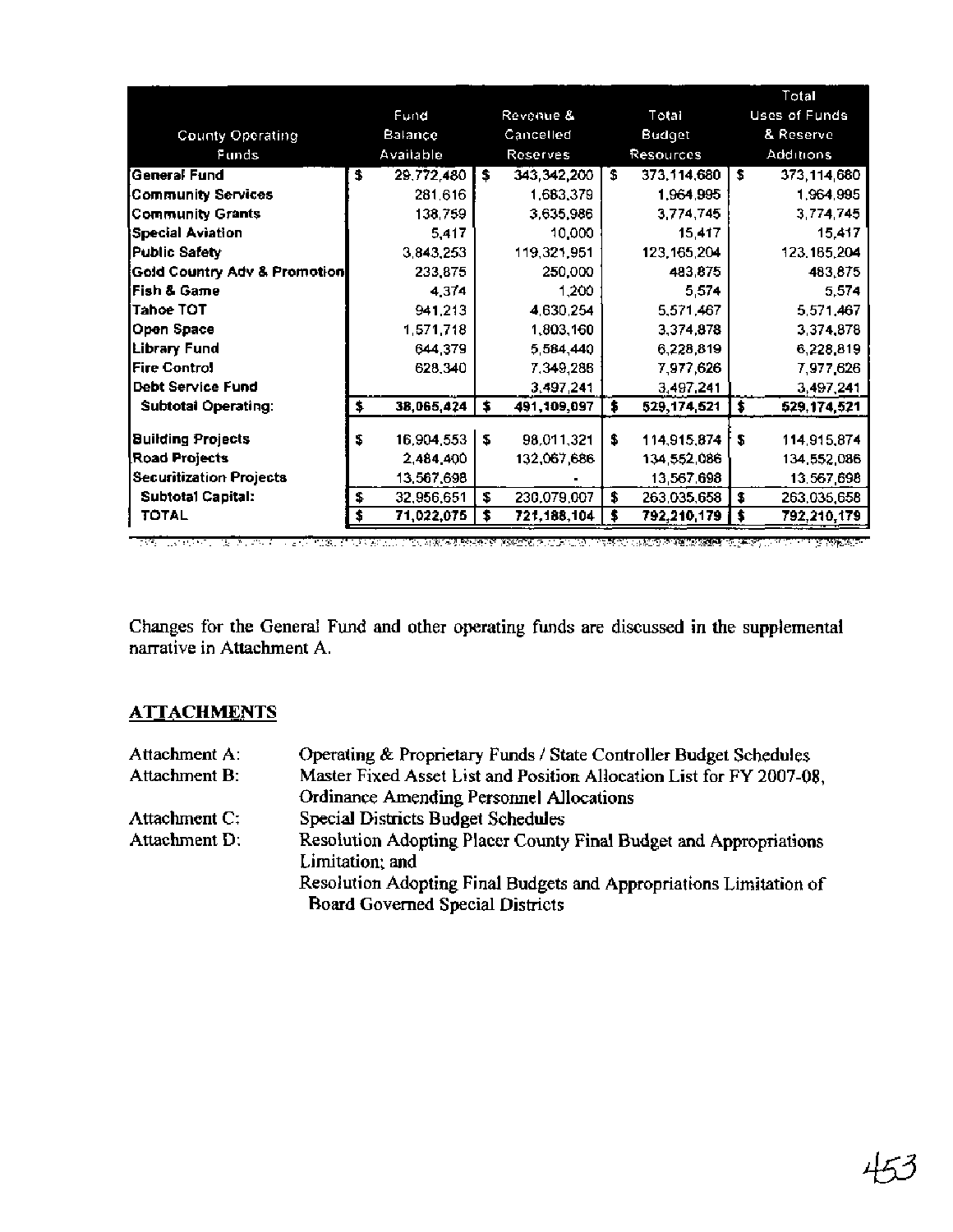# Before the Board Of Supervisors County of Placer, State of California

In the matter of: An ordinance amending Appendices 1 and 1A (un-codified) to Chapter 3 Personnel, Relating to the Allocation of Positions to County Departments and lndependent Districts, respectively.

Ordinance No.:  $\frac{1}{2}$   $\frac{1}{2}$   $\frac{1}{2}$   $\frac{1}{2}$   $\frac{1}{2}$   $\frac{1}{2}$   $\frac{1}{2}$   $\frac{1}{2}$   $\frac{1}{2}$   $\frac{1}{2}$   $\frac{1}{2}$   $\frac{1}{2}$   $\frac{1}{2}$   $\frac{1}{2}$   $\frac{1}{2}$   $\frac{1}{2}$   $\frac{1}{2}$   $\frac{1}{2}$   $\frac{1}{2}$   $\frac{1}{2}$   $\frac{1}{$ 

First Reading: 09/18/07

The following Ordinance was duly passed by the Board of Supervisors of the County of Placer at a regular meeting held  $\frac{1}{1}$  by the following vote on roll call:

Ayes:

Noes:

Absent:

Signed and approved by me after its passage.

**Chairman, Board of Supervisors** 

Attest: Clerk of said Board

THE BOARD OF SUPERVISORS OF THE COUNTY OF PLACER, STATE OF CALIFORNIA, DOES HEREBY ORDAIN AS FOLLOWS:

That appendices 1 and 1A are defeted in their entirety and replaced with the attached Appendix  $1 -$ County Department Position Allocations, and the attached Appendix 1A - lndependent District Position Allocations. These appendices are and shall remain un-codified.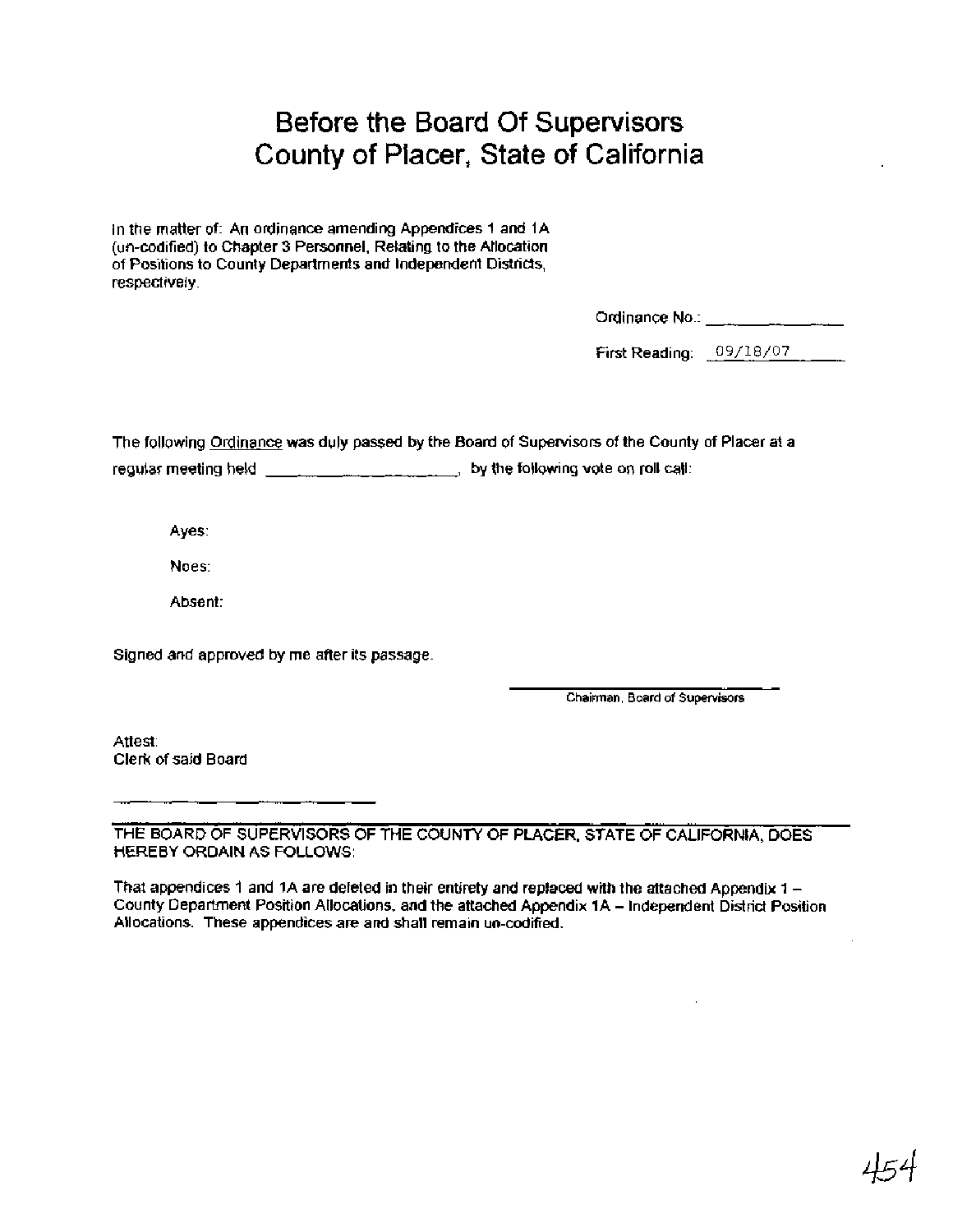#### Appendix 1

# **ALLOCATION OF POSITIONS TO DEPARTMENTS**

#### **Fiscal Year 2007-08**

The classification and number of positions of employees authorized in the various departments of the County shall be as provided in the following sections of this appendix (Appendix 1).

The Personnel Director may, if requested by the appointing authority, allow any position listed in this chapter to be filled by a lower classification in the same or related series. The compensation of the appointee shall be appropriate to the job classification for which the appointment is made.

#### **DEPARTMENT AND CLASSIFICATION NUMBER OF POSITIONS**

| <b>ADMINISTRATIVE SERVICES</b>                  |                 |
|-------------------------------------------------|-----------------|
| (a) Administrative Services                     |                 |
| Account Clerk - Entry/Journey                   | 5               |
| <u>Accountant Auditor I/II</u>                  | 1               |
| Accounting Technician                           | $\tilde{z}$     |
| Administrative Clerk - Entry/Journey            | $\frac{4}{1}$   |
| Administrative Clerk - Senior                   | 2               |
| Administrative Services Officer - Senior        | 1               |
| Buyer I/II                                      | 5               |
| Buyer - Senior                                  | $\overline{2}$  |
| Collection Agent I/II                           | $\underline{6}$ |
| Collection Agent - Senior                       | $\mathbf{1}$    |
| Deputy Director of Administrative Services      | 1               |
| Deputy Director of Information Technology       | 1               |
| Director of Administrative Services             |                 |
| <b>Executive Secretary</b>                      | $\frac{1}{1}$   |
| Information Technology Analyst I/II             | $\overline{13}$ |
| <u> Information Technology Analyst - Senior</u> | $\overline{4}$  |
| <u>Information Technology Manager</u>           | $\overline{4}$  |
| Information Technology Supervisor               | $\overline{5}$  |
| Information Technology Technician I/II          | $\overline{4}$  |
| Information Technology Technician - Senior      | 1               |
| <b>Purchasing Manager</b>                       | $\frac{1}{1}$   |
| Revenue Services Manager                        |                 |
| Secretary - Entry/Journey                       | $\overline{1}$  |
| Technology Solutions Analyst [/i]               | $\overline{1}$  |
| <u> Technology Solutions Analyst - Senior</u>   | $\overline{4}$  |

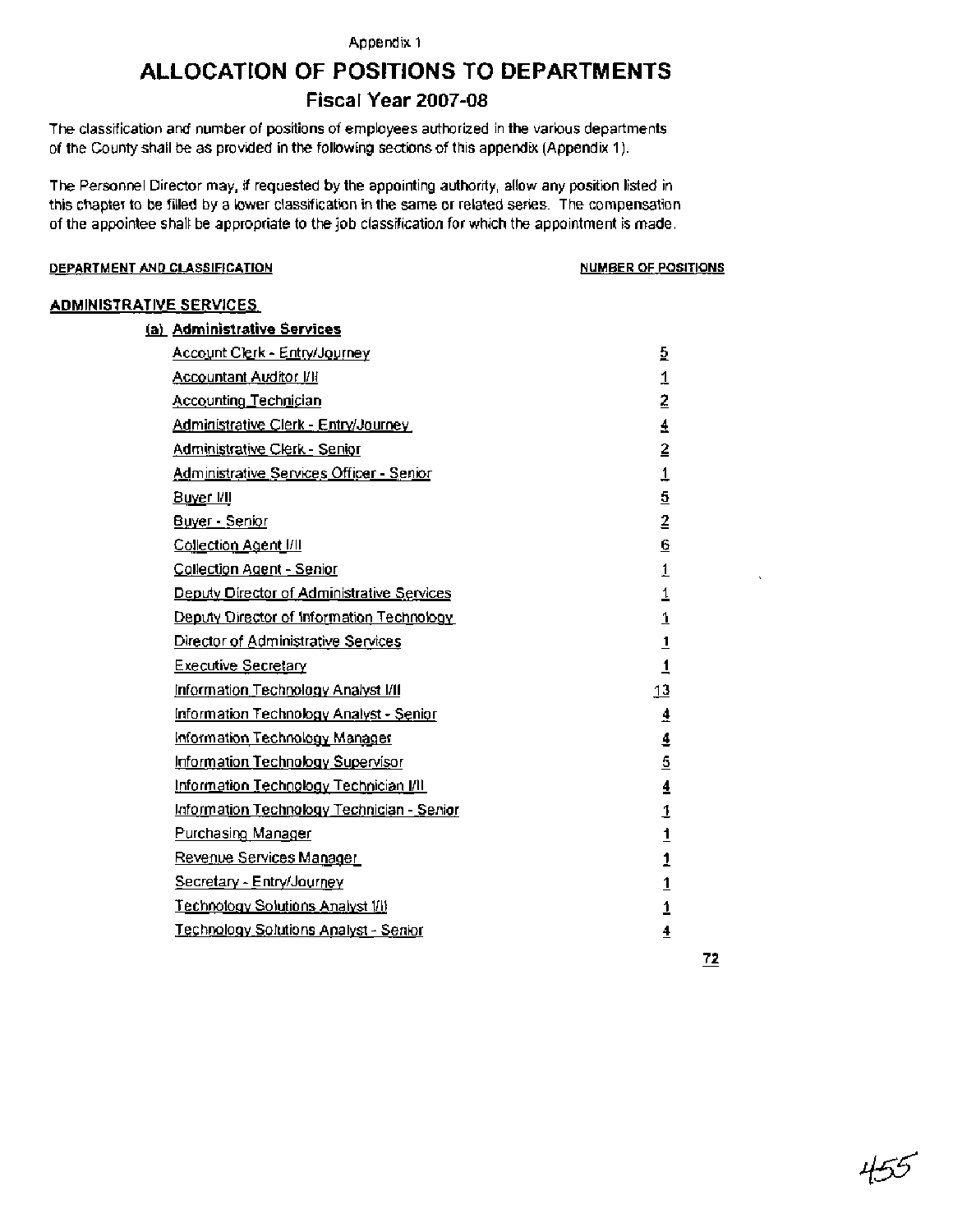| DEPARTMENT AND CLASSIFICATION |                                                                  | <b>NUMBER OF POSITIONS</b> |            |            |
|-------------------------------|------------------------------------------------------------------|----------------------------|------------|------------|
|                               | (b) Central Services                                             |                            |            |            |
|                               | <b>Accounting Technician</b>                                     | 1                          |            |            |
|                               | Central Services Manager                                         | 1                          |            |            |
|                               | Central Services Technician                                      | $\overline{4}$             |            |            |
|                               | Central Services Technician - Senior                             | 1                          |            |            |
|                               | Central Services Worker                                          | $\overline{2}$             |            |            |
|                               | Records Coordinator                                              | $\overline{1}$             |            |            |
|                               |                                                                  |                            | 10         |            |
|                               | (c) Telecommunication Services                                   |                            |            |            |
|                               | Administrative Technician                                        | 2                          |            |            |
|                               | Information Technology Analyst [/]                               | 4                          |            |            |
|                               | Information Technology Manager                                   | $\overline{1}$             |            |            |
|                               | Information Technology Supervisor                                | $\mathbf{1}$               |            |            |
|                               | <b>Telecommunications Analyst</b>                                | Z                          |            |            |
|                               | Telecommunications Supervisor                                    | $\overline{2}$             |            |            |
|                               | Telecommunications Technician I/II                               | $\overline{4}$             |            |            |
|                               |                                                                  |                            | 21         |            |
|                               | <u>TOTAL - ADMINISTRATIVE SERVICES</u>                           |                            |            | 103        |
|                               |                                                                  |                            |            |            |
|                               | AGRICULTURAL COMM./SEALER OF WGTS. & MEAS.<br><b>Agriculture</b> |                            |            |            |
|                               | Administrative Clerk - Entry/Journey                             | 1                          |            |            |
|                               | <b>Administrative Secretary</b>                                  | $\overline{1}$             |            |            |
|                               | Agricultural Commissioner/Sealer                                 | $\mathbf{1}$               |            |            |
|                               | Agricultural Standards Inspector - Senior                        | $\overline{I}$             |            |            |
|                               | Deputy Agricultural Commissioner/Sealer                          | 1                          |            |            |
|                               | Wildlife Specialist                                              | $\overline{3}$             |            |            |
|                               |                                                                  |                            | <u> 14</u> |            |
|                               | TOTAL - AGRICULTURAL COMM./SEALER OF WGTS. & MEAS.               |                            |            | <u> 14</u> |
| <b>ASSESSOR</b>               |                                                                  |                            |            |            |
|                               | Account Clerk - Entry/Journey                                    | 1                          |            |            |
|                               | <b>Accounting Technician</b>                                     | 1                          |            |            |
|                               | Administrative Clerk - Entry/Journey                             | $\overline{\partial}$      |            |            |
|                               | Administrative Clerk - Senior                                    | $\underline{6}$            |            |            |
|                               | Administrative Services Officer - Senior                         | 1                          |            |            |
|                               | <b>Administrative Supervisor</b>                                 | $\overline{2}$             |            |            |
|                               | Administrative Technician                                        | 1                          |            |            |
|                               | <b>Appraisal Technician</b>                                      | 15                         |            |            |
|                               | Appraiser - Assistant/Associate                                  | 12                         |            |            |
|                               | Appraiser - Senior                                               | 9                          |            |            |
|                               | Appraiser - Supervising                                          | $\overline{1}$             |            |            |

 $450$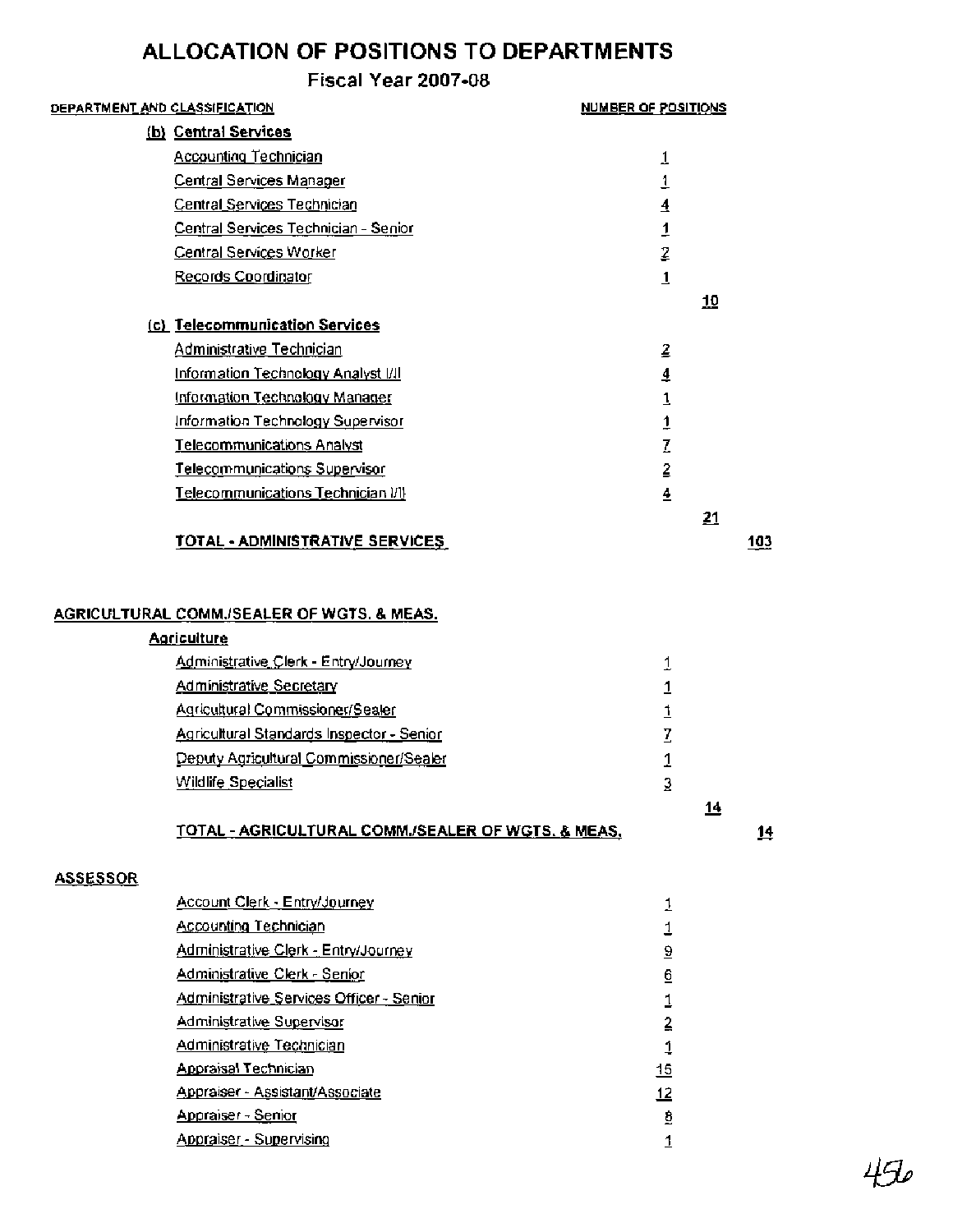## **Fiscal Year 2007-08**

| <u> DEPARTMENT AND CLASSIFICATION</u>         | <b>NUMBER OF POSITIONS</b> |
|-----------------------------------------------|----------------------------|
| Assessment Manager                            | 2                          |
| <u>Assessment Supervisor</u>                  | 3                          |
| <u> Assessor - Map Supervisor</u>             | 1                          |
| Assistant Assessor                            | <u>1</u>                   |
| Auditor - Appraiser - Assistant/Associate     | $\overline{3}$             |
| <u> Auditor-Appraiser - Managing</u>          |                            |
| <u> Auditor-Appraiser - Senior</u>            | $\overline{2}$             |
| Cadastral Technician I/II                     | 3                          |
| Cadastral Technician - Senior                 | 1                          |
| <b>Chief Appraiser</b>                        |                            |
| <b>Executive Secretary</b>                    |                            |
| Geographic Information System Technician I/II |                            |
| Information Technology Supervisor             |                            |
| Information Technology Technician VII         |                            |
| Managing Appraiser                            | 4                          |
| <u>Technology Solutions Analyst - Senior</u>  | $\overline{2}$             |
|                                               | 85                         |
| <b>TOTAL - ASSESSOR</b>                       |                            |

### **AUDITOR**

- **85** 

 $45$ 

| Auditor |
|---------|
|---------|

| Account_Clerk - Entry/Journey                     |    |
|---------------------------------------------------|----|
| <u> Account Clerk - Senior</u>                    | з  |
| <u>Accountant Auditor I/II</u>                    | 10 |
| Accountant Auditor - Senior                       | 4  |
| <b>Accountant Auditor - Senior - Confidential</b> |    |
| <b>Accounting Technician</b>                      | 8  |
| Administrative Clerk - Entry/Journey              |    |
| Administrative Services Officer - Senior          |    |
| <u>Assistant Auditor/Controller</u>               |    |
| Auditor - Controller                              |    |
| <b>Executive Secretary</b>                        |    |
| Managing Accountant - Auditor                     | 4  |
| Technology Solutions Analyst I/II                 |    |
| Technology Solutions Analyst -Senior              | 2  |
|                                                   | 45 |

#### **TOTAL** - **AUDITOR**

#### **BOARD OF SUPERVISORS**

| ,,, ,,,,,,,,,,                  |   |
|---------------------------------|---|
| (a) Administration              |   |
| Administrative Aide I/II        | з |
| Administrative Aide - Senior    |   |
| <b>Administrative Secretary</b> | з |
| <b>Executive Secretary</b>      |   |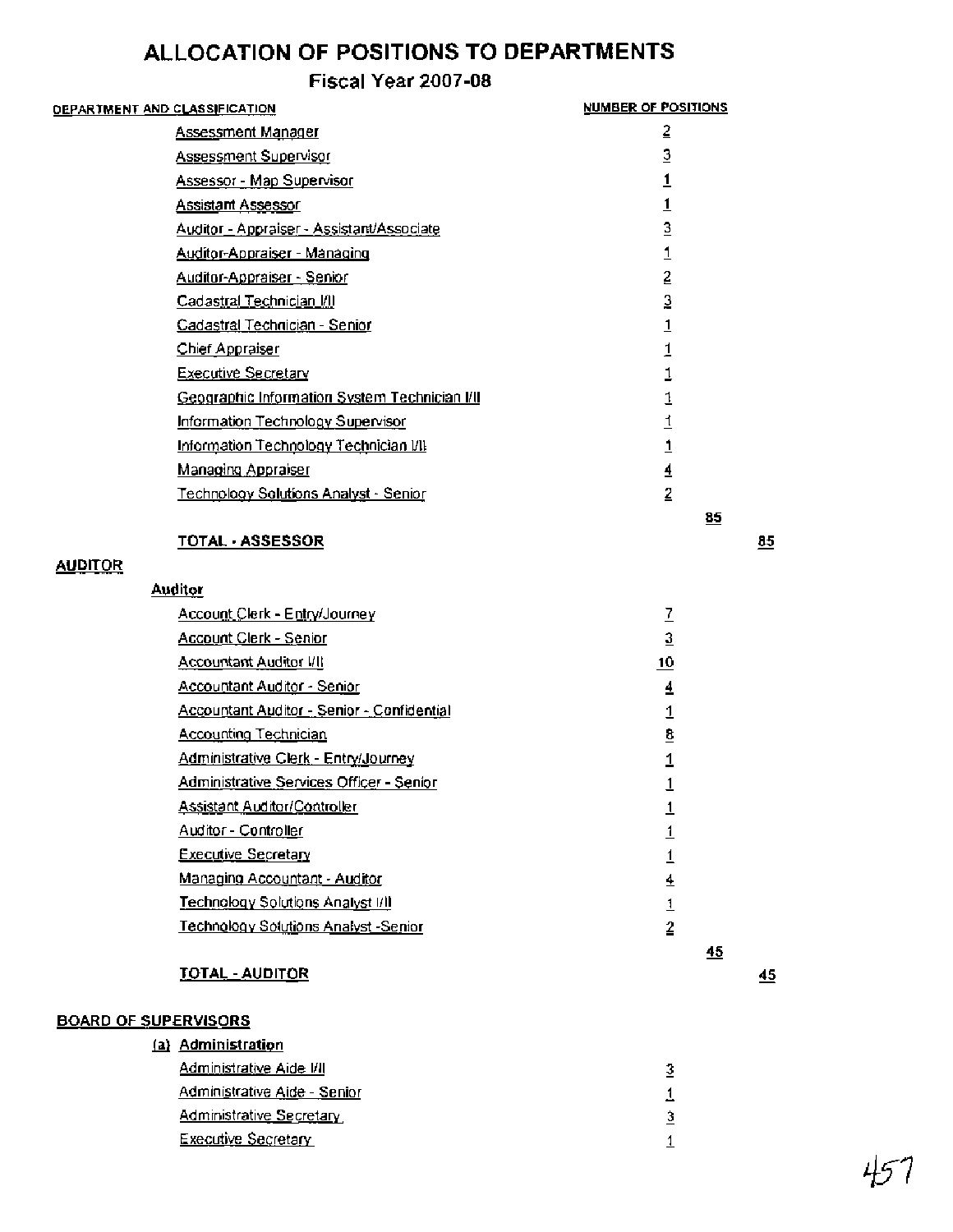#### **Fiscal Year 2007-08**

| DEPARTMENT AND CLASSIFICATION               | <b>NUMBER OF POSITIONS</b> |
|---------------------------------------------|----------------------------|
| Supervisor                                  | 5                          |
|                                             | <u>13</u>                  |
| (b) Clerk of the Board                      |                            |
| Administrative Clerk - Entry/Journey        |                            |
| <b>Administrative Secretary</b>             | 1                          |
| <b>Board Clerk - Supervising</b>            |                            |
| Board/Commission Clerk - Senior             | 2                          |
| Board/Commission Clerk - Senior (Part-Time) |                            |
| Clerk to the Board of Supervisors           |                            |
|                                             | 7                          |
| TOTAL - BOARD OF SUPERVISORS                | <u> 20</u>                 |

#### CHILD SUPPORT SERVICES

#### Child Support Services Account Clerk - Entry/Journey  $6 \overline{6}$ Account Clerk - Senior 3 Accountina Technician  $\mathbf{1}$ Administrative Clerk - Entrv/Journev 9 Administrative Clerk - Senior  $\mathbf{1}$ Administrative Services Officer - Senior  $\overline{1}$ Administrative Technician  $\overline{2}$ Assistant Director of Child Support Services  $\mathbf{1}$ Child Support Attorney VIVIII/IV  $\overline{2}$ Child Support Attorney - Senior  $\overline{1}$ Child Support Attorney - Supervising  $\mathbf{1}$ Child Support Program Manager  $\mathbf{1}$ Child Support Specialist I/II 22 Child Support Specialist - Senior  $\overline{2}$ Child Support Supervisor  $\overline{4}$ Director of Child Support Services  $\mathbf{1}$ Executive Secretary  $\overline{1}$ Legal Secretary - Entry/Journey  $\mathbf{1}$ Paralegal VII  $\overline{3}$ Staff Services Analyst VII  $\overline{2}$ Technoloav Solutions Analyst - Senior  $\mathbf{1}$

#### TOTAL - CHILD SUPPORT SERVICES

69

69

#### COMMUNITY DEVELOPMENTIRESOURCE AGENCY

(a) Administration

| <u> Account Clerk Entry/Journey</u> |  |
|-------------------------------------|--|
| <u> Accountant Auditor I/II</u>     |  |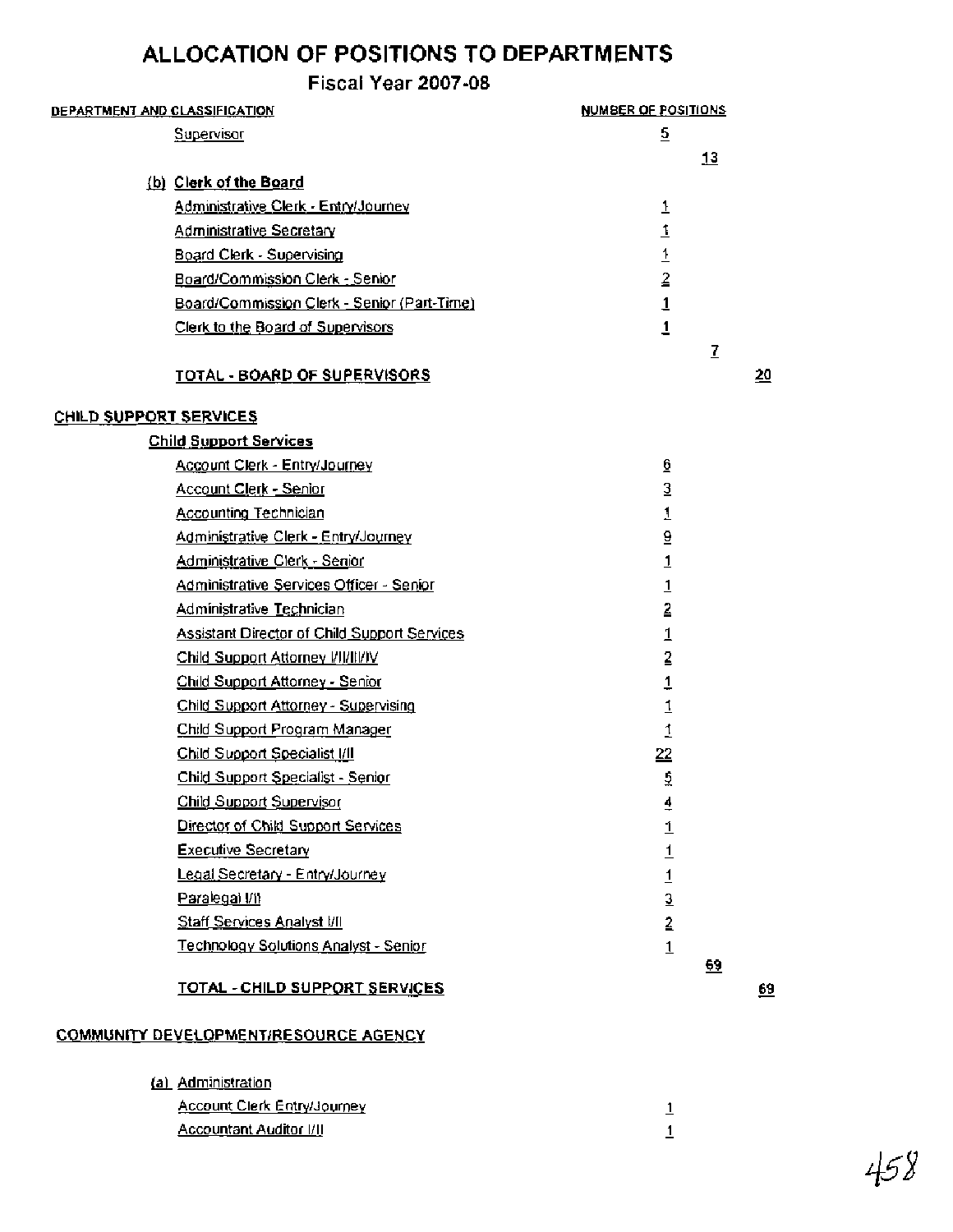| <u>DEPARTMENT AND CLASSIFICATION</u>                   | NUMBER OF POSITIONS |
|--------------------------------------------------------|---------------------|
| <b>Accounting Technician</b>                           | $\overline{1}$      |
| Administrative Clerk-Entry/Journey                     | $\bar{2}$           |
| <b>Administrative Services Manager</b>                 | $\overline{1}$      |
| Administrative Services Officer                        | 1                   |
| <b>Administrative Technician</b>                       | 1                   |
| Community Development/Resource Agency Director         | $\mathbf{1}$        |
| Community Development Technician - Assistant/Associate | 4                   |
| Community Development Technician - Senior              | $\overline{3}$      |
| Community Development Technician - Senior (Part Time)  | $\overline{1}$      |
| Community Development Technician - Supervising         | 1                   |
| Counter Services Manager                               | 1                   |
| <b>Environmental Coordinator</b>                       | $\overline{1}$      |
| Executive Secretary                                    | $\overline{1}$      |
| Geographic Information Systems Analyst I/II            | $\overline{1}$      |
| Geographic Information Systems Technician [/]          | 1                   |
| Geographic Systems Technician - Senior                 | $\overline{z}$      |
| Information Technology Supervisor                      | $\overline{1}$      |
| <b>Principal Planner</b>                               | $\overline{1}$      |
| Secretary - Entry/Journey                              | $\overline{1}$      |
| Technology Solutions Analyst I/II                      | 1                   |
| Technology Solutions Analyst - Senior                  | $\overline{2}$      |
|                                                        | 31                  |
| (b) Building Inspection                                |                     |
| Administrative Clerk - Entry/Journey                   | $\overline{2}$      |
| <b>Assistant Chief Building Official</b>               | $\overline{1}$      |
| <b>Building Division Manager</b>                       | $\overline{1}$      |
| <b>Building Inspector VII</b>                          | 17                  |
| Building Inspector - Senior                            | $\overline{6}$      |
| <b>Building Inspector - Supervising</b>                | $\overline{3}$      |
| <b>Chief Building Official</b>                         | 1                   |
| Code Enforcement Officer I/II                          | 3                   |
| Code Enforcement Officer - Supervising                 | $\perp$             |
| Community Development Technician - Assistant/Associate | $\overline{2}$      |
| Community Development Technician - Senior              | 2                   |
| <b>Executive Secretary</b>                             | $\overline{1}$      |
| Secretary Entry/Journey                                | $\overline{1}$      |
|                                                        | <u>47</u>           |
| (c) Engineering and Surveying                          |                     |
| <u> Administrative Clerk - Entry/Journey</u>           | $\overline{2}$      |
| Administrative Clerk - Senior                          | 1                   |
| <u> Administrative Secretary</u>                       | 1                   |
| Assistant Director of Surveying and Engineering        | 1                   |
| Civil Engineer - Associate                             | 6                   |

45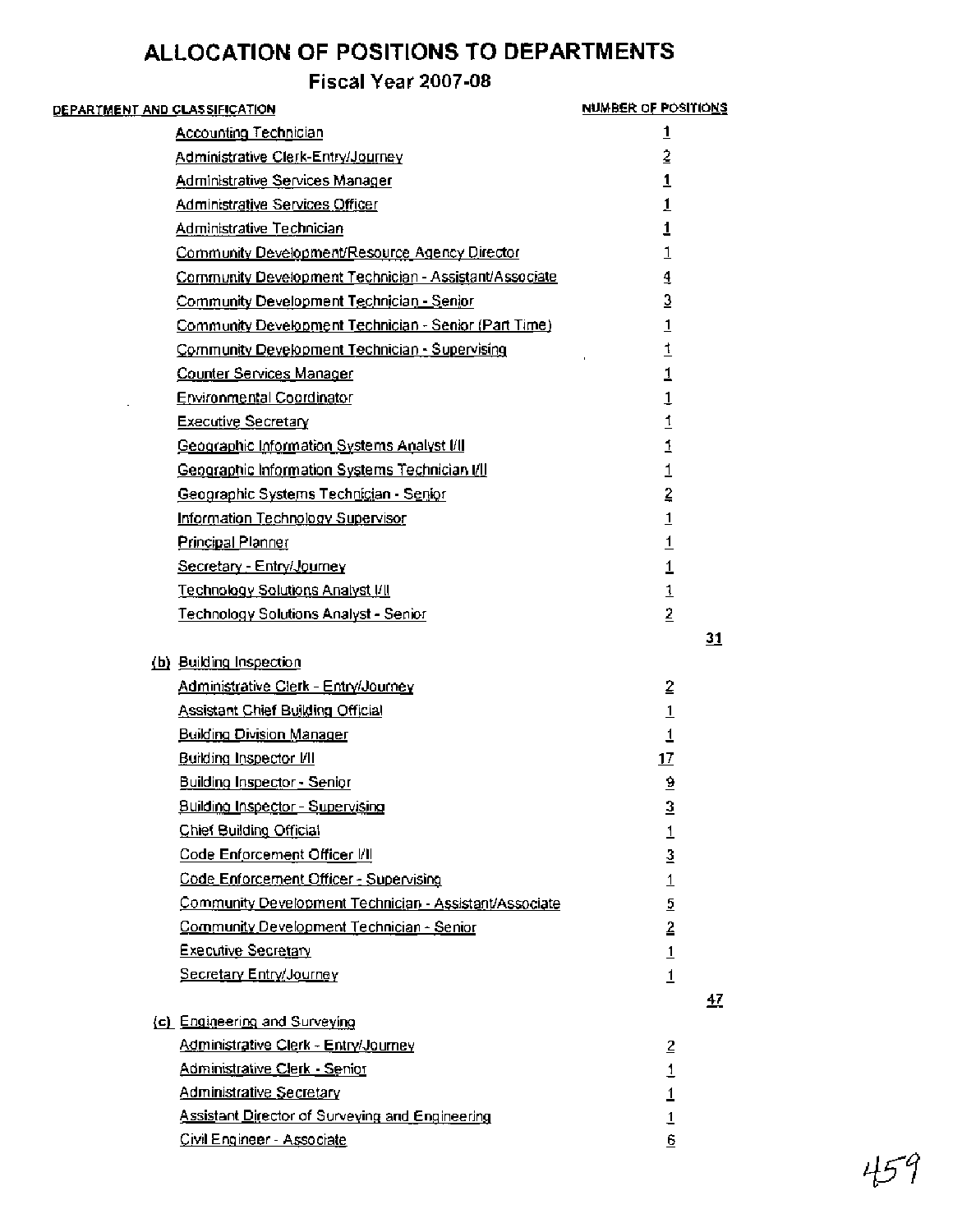# **Fiscal Year 2007-08**

| <u>DEPARTMENT AND CLASSIFICATION</u>                   | <u>NUMBER OF POSITIONS</u>                                                                              |
|--------------------------------------------------------|---------------------------------------------------------------------------------------------------------|
| Civil Engineer - Senior                                | 5                                                                                                       |
| Director of Engineering and Surveying                  | 1                                                                                                       |
| Engineer/Junior Engineer - Assistant                   | $\underline{9}$                                                                                         |
| <b>Engineering Technician I/II</b>                     | 15                                                                                                      |
| <b>Executive Secretary</b>                             | 1                                                                                                       |
| <b>Surveyor - Assistant</b>                            | $\overline{2}$                                                                                          |
| Surveyor - Associate                                   | $\overline{4}$                                                                                          |
| Surveyor - Senior                                      | $\overline{1}$                                                                                          |
|                                                        | 49                                                                                                      |
| (d) Planning                                           |                                                                                                         |
| Administrative Clerk - Entry/Journey                   | 2                                                                                                       |
| Administrative Secretary                               | 1                                                                                                       |
| Board Commission Clerk                                 | $\overline{2}$                                                                                          |
| Board Commission Clerk - Senior                        | $\overline{2}$                                                                                          |
| Board Commission Clerk - Supervising                   | $\overline{1}$                                                                                          |
| Community Development Technician - Assistant/Associate | $\overline{1}$                                                                                          |
| Community Development Technician - Senior              | $\overline{2}$                                                                                          |
| Community Development Technician - Supervising         | 1                                                                                                       |
| Deputy Director of Planning                            | $\overline{2}$                                                                                          |
| Director of Planning                                   | $\overline{1}$                                                                                          |
| <b>Executive Secretary</b>                             | $\overline{1}$                                                                                          |
| Planner - Assistant/Associate                          | $\underline{\mathbf{8}}$                                                                                |
| Planner - Senior                                       | <u>10</u>                                                                                               |
| Planner - Supervising                                  | $\overline{4}$                                                                                          |
| <b>Principal Planner</b>                               | $\mathfrak{I}% _{T}=\mathfrak{I}_{T}\!\left( a,b\right) ,\ \mathfrak{I}_{T}=C_{T}\!\left( a,b\right) ,$ |
| Watershed Coordinator                                  | 1                                                                                                       |
|                                                        | 42                                                                                                      |
| TOTAL - COMMUNITY DEVELOPMENT/RESOURCE AGENCY          | 169                                                                                                     |
|                                                        |                                                                                                         |

#### **COUNTY CLERK RECORDER**

## **Countv ClerklRecorder**

| Administrative Clerk - Entry/Journey           |   |
|------------------------------------------------|---|
| Administrative Services Officer - Senior       |   |
| Administrative Technician                      | 3 |
| <b>Assistant County Clerk</b>                  |   |
| <u>Assistant Registrar Recorder</u>            |   |
| County Clerk - Recorder - Microfilm Supervisor |   |
| Geographic Information Systems Technician I/II |   |
| Information Technology Technician I/II         | 3 |
| Information Technology Technician - Senior     |   |
| Recording/Elections Manager                    | 3 |
| <b>Recorder/Elections Specialist</b>           |   |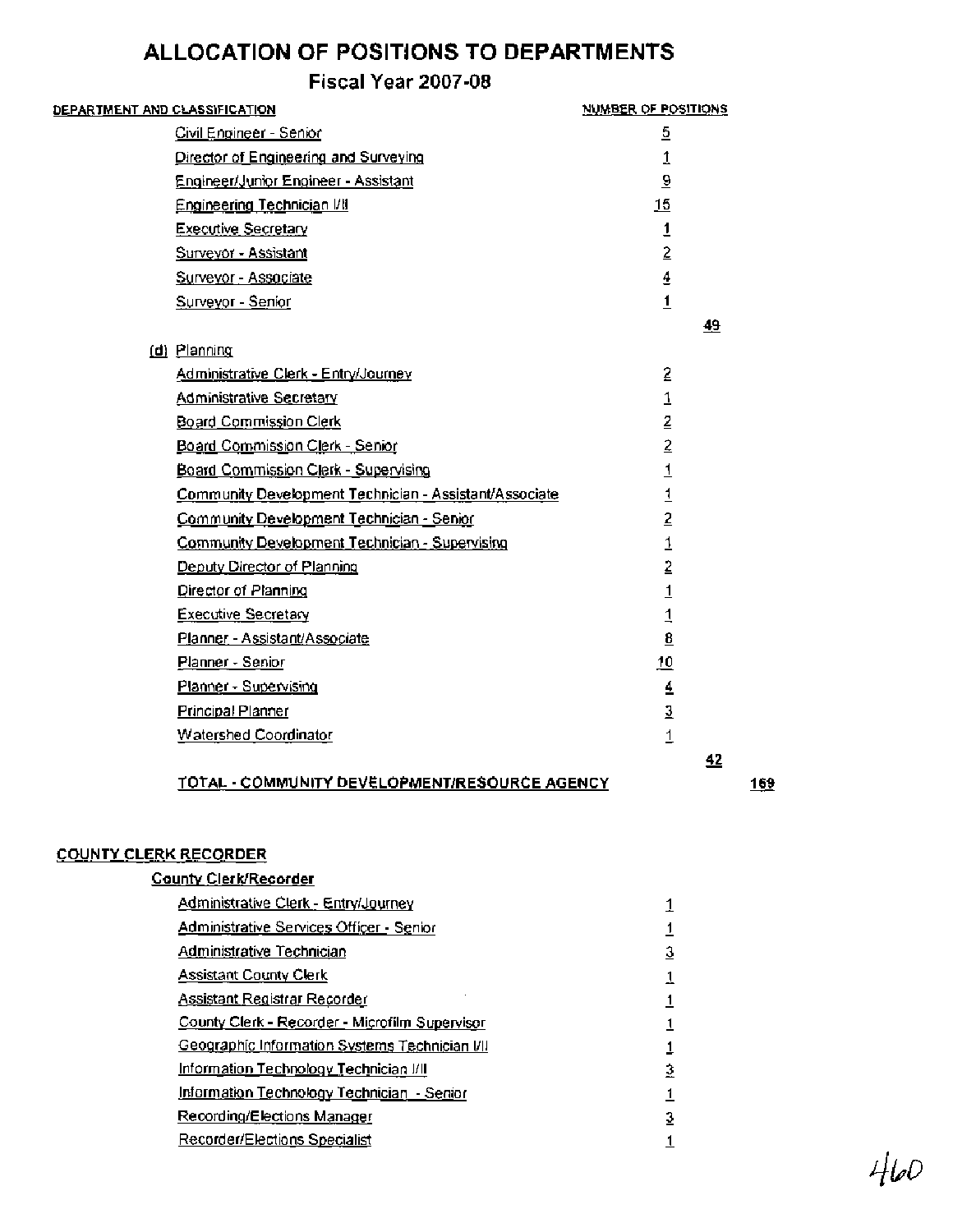|                                | DEPARTMENT AND CLASSIFICATION                                                        | NUMBER OF POSITIONS              |    |
|--------------------------------|--------------------------------------------------------------------------------------|----------------------------------|----|
|                                | Recorder/Elections Supervisor                                                        | 3                                |    |
|                                | Recorder/Elections Supervisor - Senior                                               | $\mathbf 3$                      |    |
|                                | Recorder/Elections Technician - Entry/Journey                                        | $\frac{26}{5}$                   |    |
|                                | Recorder/Elections Technician - Senior                                               | 12                               |    |
|                                | <b>Technology Solutions Analyst VII</b>                                              | $\overline{2}$                   |    |
|                                | <b>Technology Solutions Analyst - Senior</b>                                         | $\bar{z}$                        |    |
|                                |                                                                                      | 65                               |    |
|                                | <b>TOTAL - COUNTY CLERK RECORDER</b>                                                 |                                  | 65 |
| <b>COUNTY COUNSEL</b>          |                                                                                      |                                  |    |
|                                | Accountant Auditor VII                                                               | 1                                |    |
|                                | Administrative Clerk - Senior                                                        | $\overline{1}$                   |    |
|                                | <b>Administrative Technician</b>                                                     | 1                                |    |
|                                | Chief Deputy County Counsel                                                          | $\overline{1}$                   |    |
|                                | County Counsel                                                                       | 1                                |    |
|                                | Deputy County Counsel VII/III/IV                                                     | 10                               |    |
|                                | Deputy County Counsel - Senior                                                       | $\overline{2}$                   |    |
|                                | Deputy County Counsel - Supervising                                                  | $\bar{2}$                        |    |
|                                | Legal Secretary - Entry/Journey                                                      | $\overline{4}$                   |    |
|                                | Legal Secretary - Senior                                                             | $\overline{2}$                   |    |
|                                | Secretary to the County Counsel                                                      | 1                                |    |
|                                |                                                                                      |                                  |    |
|                                |                                                                                      | 26                               |    |
|                                | TOTAL - COUNTY COUNSEL                                                               |                                  | 26 |
| <b>COUNTY EXECUTIVE OFFICE</b> |                                                                                      |                                  |    |
|                                | (a) Administration                                                                   |                                  |    |
|                                |                                                                                      |                                  |    |
|                                | Account Clerk Entry/Journey                                                          | 1                                |    |
|                                | Accountant - Auditor I/II<br><u>Accounting Technician</u>                            | $\overline{1}$                   |    |
|                                |                                                                                      | $\overline{1}$                   |    |
|                                | <b>Administrative Secretary</b>                                                      | 3                                |    |
|                                | <u> Administrative Services Officer - Senior</u><br><b>Administrative Technician</b> | 1                                |    |
|                                | <b>Assistant County Executive Officer</b>                                            | 3                                |    |
|                                |                                                                                      | $\overline{2}$                   |    |
|                                | <b>Budget Analyst</b><br><b>Budget and Fiscal Operations Manager</b>                 | $\overline{1}$                   |    |
|                                |                                                                                      | 1                                |    |
|                                | Chief Assistant County Executive Officer                                             | 1                                |    |
|                                | County Budget Administrator<br>County Executive Officer                              | 1                                |    |
|                                | <b>Executive Assistant to County Executive Officer</b>                               | $\overline{1}$                   |    |
|                                | Executive Secretary - C                                                              | $\overline{1}$                   |    |
|                                | Management Analyst WI/Senior                                                         | $\overline{2}$                   |    |
|                                | <b>Principal Management Analyst</b>                                                  | <u>11</u>                        |    |
|                                | <b>Public Information Assistant II</b>                                               | $\overline{4}$<br>$\overline{2}$ |    |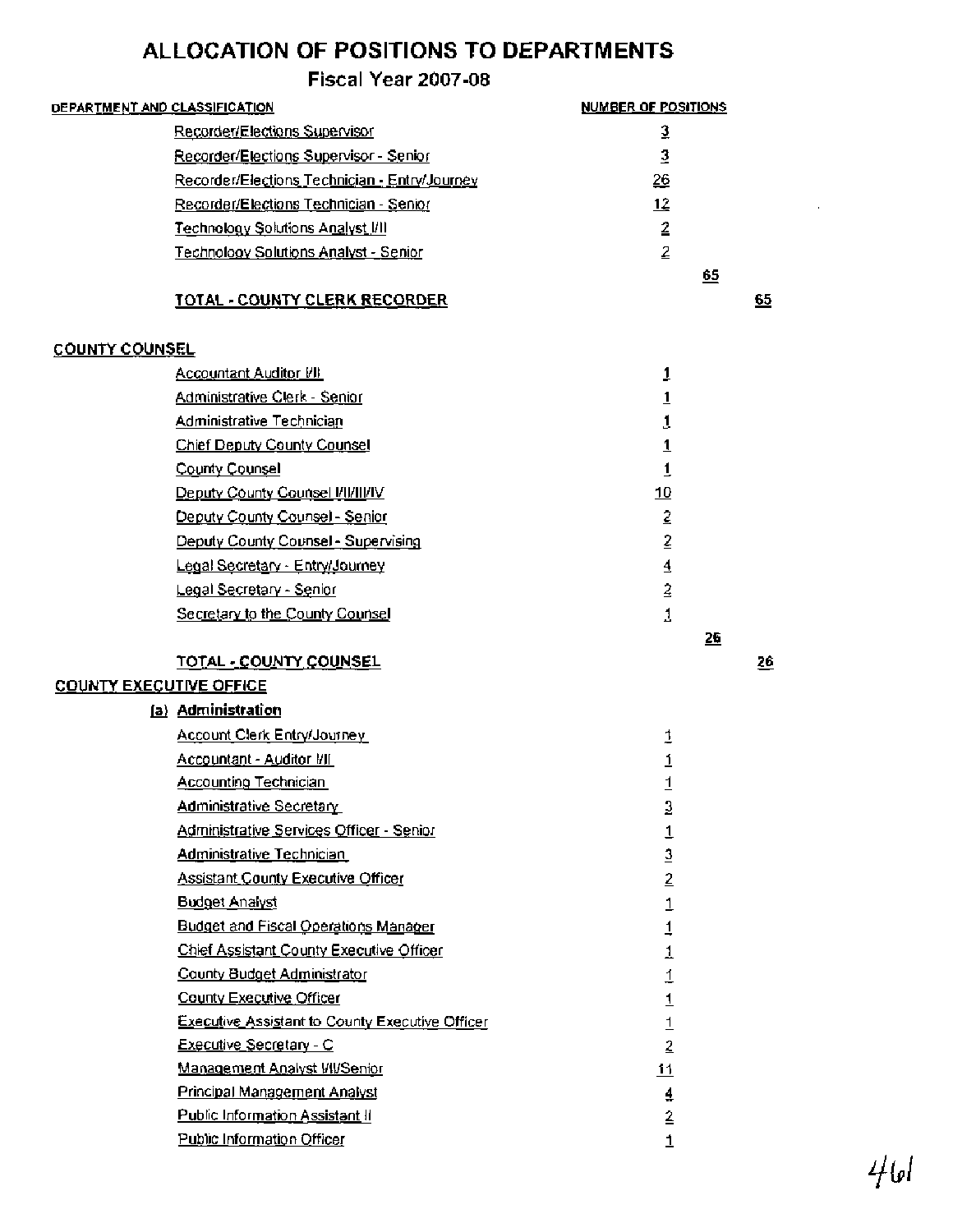## **Fiscal Year 2007-08**

#### **DEPARTMENT AND CLASSIFICATION**

| DEPARTMENT AND CLASSIFICATION |                                                          | NUMBER OF POSITIONS     |                         |
|-------------------------------|----------------------------------------------------------|-------------------------|-------------------------|
|                               |                                                          |                         | <u>38</u>               |
|                               |                                                          |                         |                         |
|                               | (b) Economic Development                                 |                         |                         |
|                               | Director of Economic Development                         | <u>1</u>                |                         |
|                               | <u> Economic Development Specialist - Senior</u>         | 1                       |                         |
|                               | <b>Executive Secretary</b>                               | $\mathbf{1}$            |                         |
|                               | (c) Emergency Services                                   |                         | $\overline{\mathbf{3}}$ |
|                               | Administrative Secretary                                 | 1                       |                         |
|                               | <b>Emergency Services Coordinator</b>                    | 1                       |                         |
|                               | <u>Emergency Services Program Manager</u>                | $\overline{1}$          |                         |
|                               | <u> Emergency Services Specialist - Senior</u>           | $\overline{1}$          |                         |
|                               |                                                          |                         | 4                       |
|                               | (d) Risk Management                                      |                         |                         |
|                               | Administrative Technician                                | $\overline{3}$          |                         |
|                               | <b>Americans with Disabilities Act/Leave Coordinator</b> | $\mathbf{1}$            |                         |
|                               | <b>Assistant Risk Manager</b>                            | $\overline{1}$          |                         |
|                               | Deputy County Executive Officer                          | $\overline{1}$          |                         |
|                               | <u>Management Analyst I/II.</u>                          | $\overline{1}$          |                         |
|                               | Risk Management Administrator                            | $\overline{2}$          |                         |
|                               | <u>Risk Management Investigator</u>                      | $\overline{\mathbf{1}}$ |                         |
|                               | <b>Safety Officer</b>                                    | $\overline{1}$          |                         |
|                               | Secretary - Entry/Journey                                | $\overline{1}$          |                         |
|                               |                                                          |                         | <u> 12</u>              |
|                               | (e) Organizational Development                           |                         |                         |
|                               | Administrative Technician                                | $\overline{1}$          |                         |
|                               | Secretary Entry/Journey                                  | $\overline{1}$          |                         |
|                               | Training and Organizational Development Analyst VII      | <u>1</u>                |                         |
|                               | Training and Organizational Development Analyst - Senior | 1                       |                         |
|                               |                                                          |                         | 4                       |
|                               | <b>TOTAL - COUNTY EXECUTIVE OFFICE</b>                   |                         |                         |
| <b>DISTRICT ATTORNEY</b>      |                                                          |                         |                         |
|                               | <b>District Attorney</b>                                 |                         |                         |
|                               | Account Clerk - Senior                                   | $\overline{1}$          |                         |
|                               | Administrative Clerk - Entry/Journey                     | 8                       |                         |
|                               | Administrative Clerk - Senior                            | $\overline{2}$          |                         |
|                               | Administrative Legal Clerk - Entry/Journey               | $\overline{4}$          |                         |
|                               | Administrative Legal Clerk - Senior                      | 3                       |                         |
|                               | Administrative Services Officer - Senior                 | 1                       |                         |
|                               | <b>Administrative Technician</b>                         | $\overline{2}$          |                         |
|                               | <b>Assistant District Attorney</b>                       | 1                       |                         |
|                               | Claims Specialist I/II                                   | $\overline{2}$          |                         |

 $61$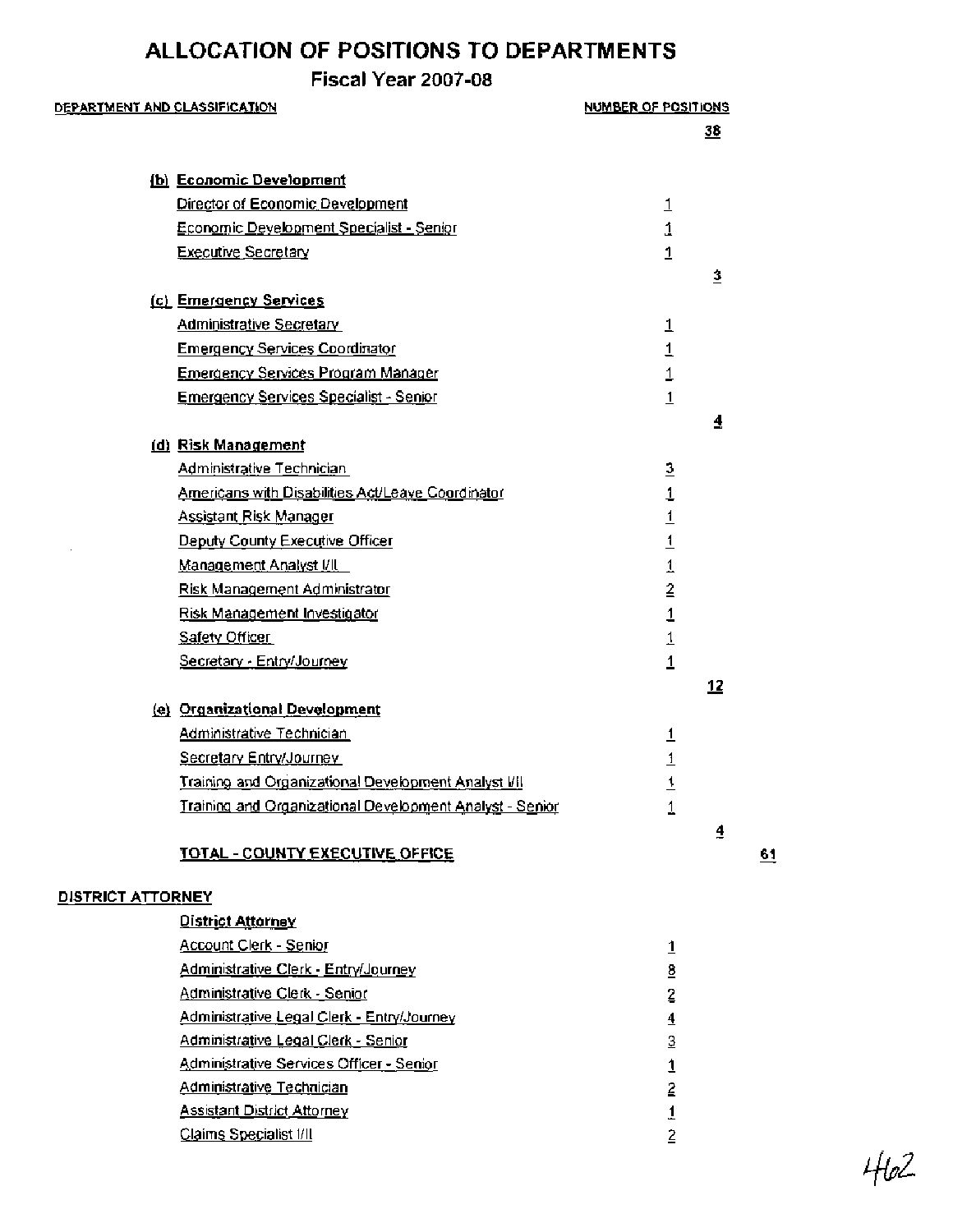## **Fiscal Year 2007-08**

| DE <u>PARTMENT AND CLASSIFICATION</u>     | <b>NUMBER OF POSITIONS</b> |
|-------------------------------------------|----------------------------|
| Claims Specialist - Senior                | 1                          |
| <u>Community Service Officer [/]]</u>     | $\overline{2}$             |
| Deputy District Attorney I/II/III/IV      | $\overline{32}$            |
| Deputy District Attorney - Senior         | 5                          |
| Deputy District Attorney - Supervising    | 5                          |
| District Attorney & Public Administrator  | 1                          |
| Information Technology Technician I/II    | 1                          |
| Investigator                              | $\overline{5}$             |
| Investigator - Supervising                | 1                          |
| Investigator Welfare Fraud/Child Support  | $\overline{1}$             |
| Legal Secretary - Entry/Journey           | 27                         |
| Legal Secretary - Senior                  | 5                          |
| Managing Chief Investigator               | 1                          |
| Paralegal I/I                             | $\overline{2}$             |
| Secretary - Entry/Journey                 | 1                          |
| <u> Technology Solutions Analyst I/II</u> |                            |
| Victim Witness Advocate I/II              | 4                          |
| Victim Witness Supervisor                 |                            |
| Victim Witness Advocate - Senior          | 1                          |
|                                           | <u>125</u>                 |
| <u>TOTAL - DISTRICT ATTORNEY</u>          | 125                        |
|                                           |                            |

#### **FACILITY SERVICES**

#### **Administration** & **Mananernent**

| Account Clerk - Entry/Journey                  | $\overline{2}$ |           |
|------------------------------------------------|----------------|-----------|
| <u>Accountant Auditor I/II</u>                 | 2              |           |
| <b>Accounting Technician</b>                   | <u>1</u>       |           |
| Administrative Services Officer                | 1              |           |
| Administrative Technician                      | 1              |           |
| <b>Assistant Director of Facility Services</b> | 1              |           |
| <b>Budget &amp; Fiscal Operations Manager</b>  | <u> 1</u>      |           |
| Director of Facility Services                  | 1              |           |
| <b>Executive Secretary</b>                     | 1              |           |
| Secretary - Entry/Journey                      | $\overline{1}$ |           |
| <u> Technology Solutions Analyst I/II</u>      | <u>1</u>       |           |
|                                                |                | <u>13</u> |
| (b) Building Maintenance                       |                |           |
| <u>Administrative Dispatcher</u>               | $\overline{1}$ |           |
| Assistant Building Maintenance Superintendent  | <u>1</u>       |           |
| <b>Building Crafts Mechanic - Senior</b>       | 17             |           |
| Building Crafts Mechanic - Supervising         | ₹              |           |
| <b>Building Maintenance Superintendent</b>     |                |           |
| Custodian I/II                                 | 34             |           |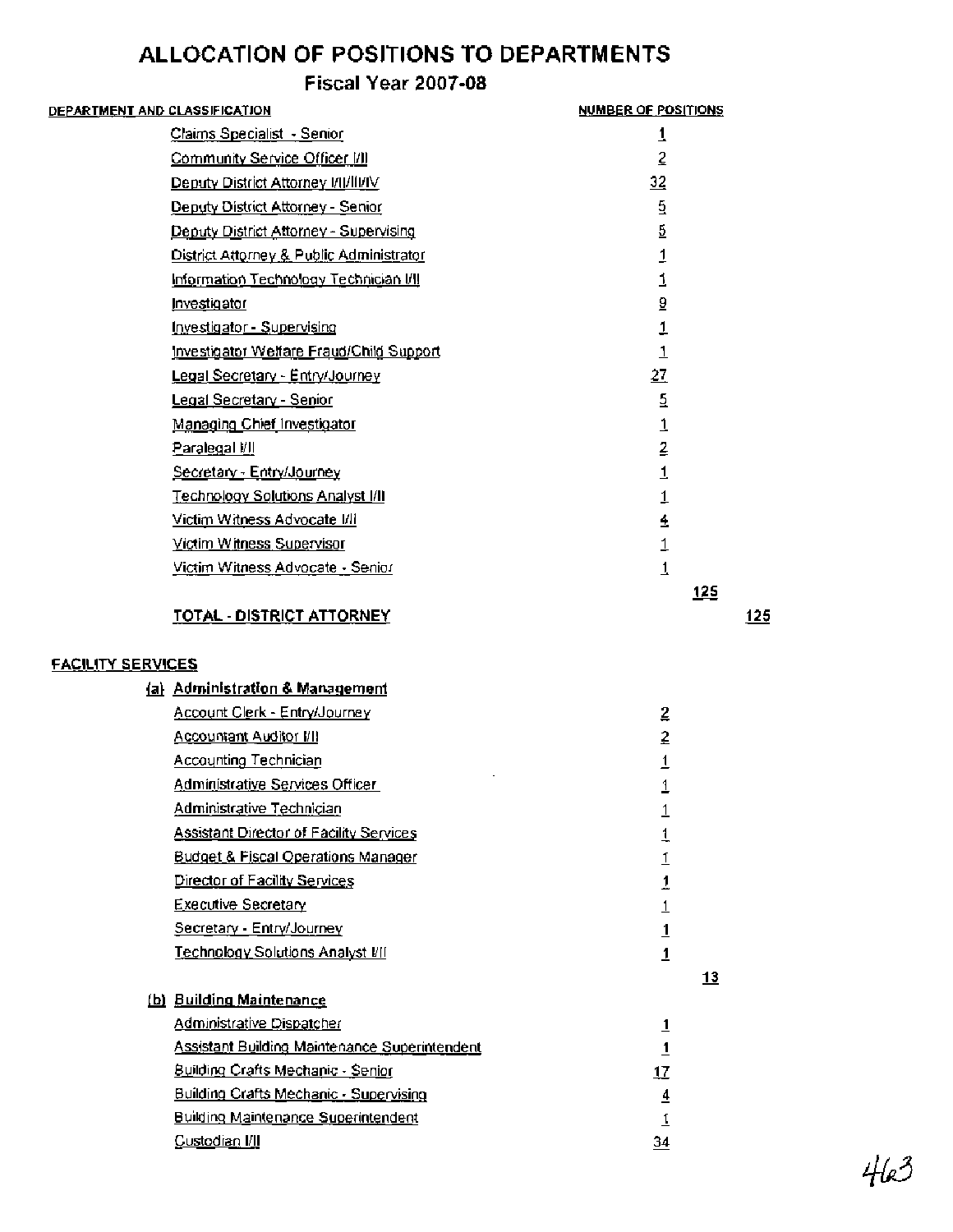| <u>DEPARTMENT AND CLASSIFICATION</u> |                                                           | <b>NUMBER OF POSITIONS</b> |           |
|--------------------------------------|-----------------------------------------------------------|----------------------------|-----------|
|                                      | Custodian - Senior                                        | $\overline{5}$             |           |
|                                      | Custodian - Supervising                                   | 5                          |           |
|                                      | Maintenance Worker / Building Crafts Mechanic             | <u>10</u>                  |           |
|                                      | Refrigeration & Air Conditioning Mechanic - Senior        | $\overline{1}$             |           |
|                                      | Storekeeper - Senior                                      | $\overline{1}$             |           |
|                                      |                                                           |                            | <u>80</u> |
|                                      | (c) Capital Improvements Fund                             |                            |           |
|                                      | Administrative Secretary                                  | $\overline{1}$             |           |
|                                      | <b>Architect</b>                                          | $\overline{4}$             |           |
|                                      | Architect - Senior                                        | $\overline{2}$             |           |
|                                      | Capital Improvement Manager                               | 1                          |           |
|                                      | Deputy Director of Facility Services - Capital Facilities | $\overline{1}$             |           |
|                                      | Engineering Technician I/I                                | $\bar{2}$                  |           |
|                                      | Project Manager VII                                       | $\frac{1}{3}$              |           |
|                                      | Project Manager-Senior                                    |                            |           |
|                                      |                                                           |                            | 15        |
|                                      | (d) DeWitt Development                                    |                            |           |
|                                      | Administrative Technician                                 | $\overline{1}$             |           |
|                                      | <b>Architect</b>                                          | $\overline{1}$             |           |
|                                      | Project Manager I/II                                      | $\overline{1}$             |           |
|                                      | Project Manager - Senior                                  | $\overline{2}$             |           |
|                                      | <b>Property Manager</b>                                   | $\overline{1}$             |           |
|                                      | (e) Museums                                               |                            | ₫.,       |
|                                      | Administrative Clerk - Senior                             |                            |           |
|                                      | <b>Exhibit Preparer</b>                                   | <u>1</u><br>1              |           |
|                                      | Museum Administrator                                      | $\overline{1}$             |           |
|                                      | Museum Curator                                            | 3                          |           |
|                                      | Museum Program Manager                                    |                            |           |
|                                      |                                                           | 1                          | Z         |
|                                      | (f) Parks & Grounds Maintenance                           |                            |           |
|                                      | Deputy Director of Facility Services - Administration     | <u>1</u>                   |           |
|                                      | Maintenance Worker/Parks & Grounds Worker                 | <u>18</u>                  |           |
|                                      | Parks Administrator                                       | $\overline{1}$             |           |
|                                      | Parks & Grounds Superintendent                            | $\overline{1}$             |           |
|                                      | Parks & Grounds Worker - Senior                           | $\overline{4}$             |           |
|                                      | Parks & Grounds Worker - Senior Supervising               | 2                          |           |
|                                      | Parks & Grounds Worker - Supervising                      | $\overline{\mathbf{4}}$    |           |
|                                      | Planner - Assistant/Associate                             | $\overline{1}$             |           |
|                                      | Principal Planner                                         | 1                          |           |
|                                      | Project Manager - Senior                                  | $\overline{1}$             |           |
|                                      | Secretary - Entry/Journey                                 | 1                          |           |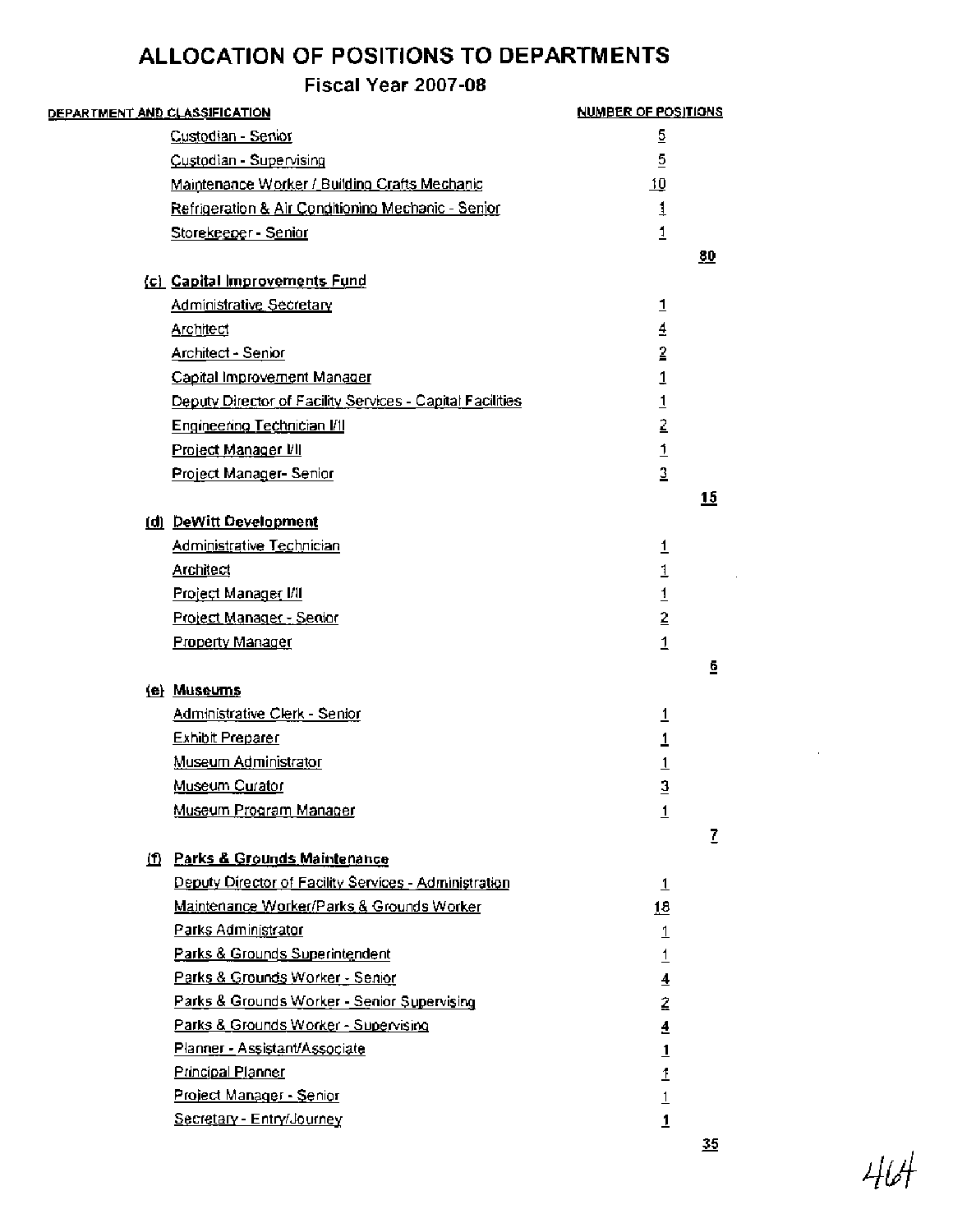**Fiscal Year 2007-08** 

| <b>DEPARTMENT AND CLASSIFICATION</b> |                                                       | <b>NUMBER OF POSITIONS</b> |                |
|--------------------------------------|-------------------------------------------------------|----------------------------|----------------|
|                                      | (g) Environmental Engineering Services                | ō                          |                |
|                                      | (h) Utility Services                                  |                            |                |
|                                      | Administrative Clerk - Entry/Journey                  | $\overline{2}$             |                |
|                                      | Administrative Secretary                              | 1                          |                |
|                                      | Civil Engineer - Associate                            | 5                          |                |
|                                      | Civil Engineer - Senior                               | 3                          |                |
|                                      | Deputy Director - Environmental Engineering & Utility | $\overline{1}$             |                |
|                                      | Engineer/Engineer Assistant/Junior                    | 1                          |                |
|                                      | Engineering Technician I/II                           | 4                          |                |
|                                      | <b>Environmental Engineering Program Manager</b>      | 1                          |                |
|                                      | <b>Environmental Resource Specialist</b>              | 3                          |                |
|                                      | Information Technology Technician - Senior            | $\overline{1}$             |                |
|                                      | Laboratory Technician                                 | 1                          |                |
|                                      | Laboratory Technician - Senior                        | $\overline{2}$             |                |
|                                      | Maintenance Worker/ Utilities Service Worker          | <u>16</u>                  |                |
|                                      | Project Manager - Senior                              | $\overline{2}$             |                |
|                                      | Secretary - Entry/Journey                             | $\overline{2}$             |                |
|                                      | <b>Staff Services Analyst I/II</b>                    | $\overline{1}$             |                |
|                                      | <b>Technology Solutions Analyst I/II</b>              | $\overline{1}$             |                |
|                                      | Utility Operations Supervisor                         | 1                          |                |
|                                      | Utility Program Manager                               | $\overline{1}$             |                |
|                                      | Utilities Service Worker - Senior                     | $\overline{2}$             |                |
|                                      | Utilities Service Worker - Supervising                | <u>2</u>                   |                |
|                                      | Waste Disposal Site Attendant                         | Z                          |                |
|                                      | Waste Disposal Site Attendant - Senior                | $\overline{1}$             |                |
|                                      | Wastewater Plant Operator Grade II/Grade III          | ē                          |                |
|                                      | Wastewater Plant Operator - Supervising               | $\overline{1}$             |                |
|                                      |                                                       | <u>71</u>                  |                |
|                                      | TOTAL-FACILITY SERVICES                               |                            | 227            |
|                                      |                                                       |                            |                |
| <b>FARM ADVISOR</b>                  |                                                       |                            |                |
|                                      | Administrative Clerk - Entry/Journey                  | 1                          |                |
|                                      | Administrative Clerk - Senior                         | $\frac{1}{1}$              |                |
|                                      | <b>Executive Secretary</b>                            |                            |                |
|                                      |                                                       | 3                          |                |
|                                      | <b>TOTAL - FARM ADVISOR</b>                           |                            | $\overline{3}$ |
|                                      | <b>HEALTH AND HUMAN SERVICES</b>                      |                            |                |
|                                      | (a) Health & Human Services Administration and MIS    |                            |                |
|                                      | Account Clerk Entry - Journey                         | Z                          |                |
|                                      | Account Clerk - Senior                                | 3                          |                |
|                                      |                                                       |                            |                |

 $465$ 

 $\overline{3}$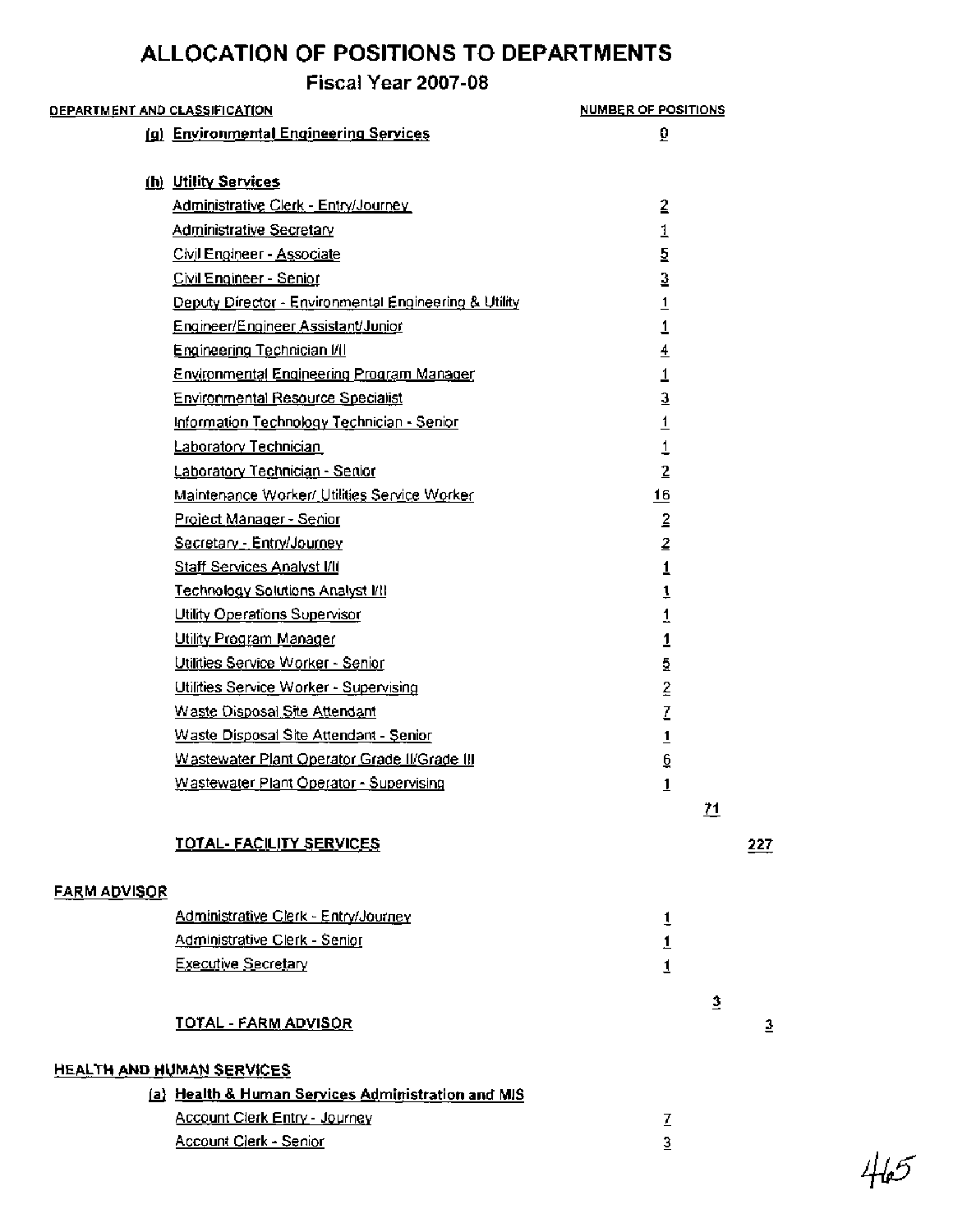| <u>DEPARTMENT AND CLASSIFICATION</u> |                                                             | NUMBER OF POSITIONS |    |
|--------------------------------------|-------------------------------------------------------------|---------------------|----|
|                                      | Accountant - Auditor I/II                                   | 1                   |    |
|                                      | Accountant - Auditor - Senior                               | 1                   |    |
|                                      | <b>Accounting Technician</b>                                | $\overline{1}$      |    |
|                                      | Administrative Clerk - Entry/Journey                        | $\overline{2}$      |    |
|                                      | Administrative Clerk - Senior                               | 3                   |    |
|                                      | Administrative Clerk - Senior Confidential                  | $\overline{1}$      |    |
|                                      | <b>Administrative Secretary</b>                             | $\frac{1}{1}$       |    |
|                                      | <b>Administrative Services Officer</b>                      |                     |    |
|                                      | Administrative Technician                                   | $\overline{3}$      |    |
|                                      | <b>Assistant Director</b>                                   | $\overline{1}$      |    |
|                                      | <b>Budget and Fiscal Operations Manager</b>                 | $\overline{2}$      |    |
|                                      | Client Services Program Manager                             | 3                   |    |
|                                      | Client Services Program Specialist I/II/Senior              | $\overline{1}$      |    |
|                                      | Director of Administration - Health and Human Services      | $\overline{1}$      |    |
|                                      | Director of Health and Human Services                       | $\overline{1}$      |    |
|                                      | Director of Health and Human Services/County Health Officer | 1                   |    |
|                                      | <b>Employee Services Manager-HHS</b>                        | 1                   |    |
|                                      | <b>Executive Secretary</b>                                  | 1                   |    |
|                                      | Health Officer                                              | 1                   |    |
|                                      | Information Technology Analyst VII                          | 3                   |    |
|                                      | Information Technology Manager                              | 1                   |    |
|                                      | Information Technology Supervisor                           | $\overline{2}$      |    |
|                                      | Information Technology Technician I/II                      | 6                   |    |
|                                      | Personnel Analyst I/II                                      | 2                   |    |
|                                      | Personnel Services Manager                                  | $\overline{1}$      |    |
|                                      | Project Manager Senior                                      | $\overline{1}$      |    |
|                                      | <b>Staff Services Analyst I/II</b>                          | $\overline{1}$      |    |
|                                      | <b>Staff Services Analyst - Senior</b>                      | 1                   |    |
|                                      | <b>Technology Solutions Analyst I/II</b>                    | <u>11</u>           |    |
|                                      | Technology Solutions Analyst - Senior                       | $\overline{3}$      |    |
|                                      |                                                             |                     | 69 |
|                                      | (b) Housing Assistance Program                              |                     |    |
|                                      | <b>Account Clerk - Senior</b>                               | <u>1</u>            |    |
|                                      | Client Services Program Spec, VII/Senior                    | $\overline{1}$      |    |
|                                      |                                                             |                     | 2  |
|                                      | (c) Domestic Animal Control                                 |                     |    |
|                                      | Account Clerk - Senior                                      | $\overline{1}$      |    |
|                                      | Administrative Clerk - Entry/Journey                        | $\overline{2}$      |    |
|                                      | <b>Administrative Clerk - Senior</b>                        | $\mathbf{1}$        |    |
|                                      | Administrative Dispatcher                                   | $\overline{1}$      |    |
|                                      | <b>Animal Care Supervisor</b>                               | $\overline{1}$      |    |
|                                      | <b>Animal Control Manager</b>                               | $\overline{1}$      |    |
|                                      | <b>Animal Control Officer I/II</b>                          | 5                   |    |
|                                      |                                                             |                     |    |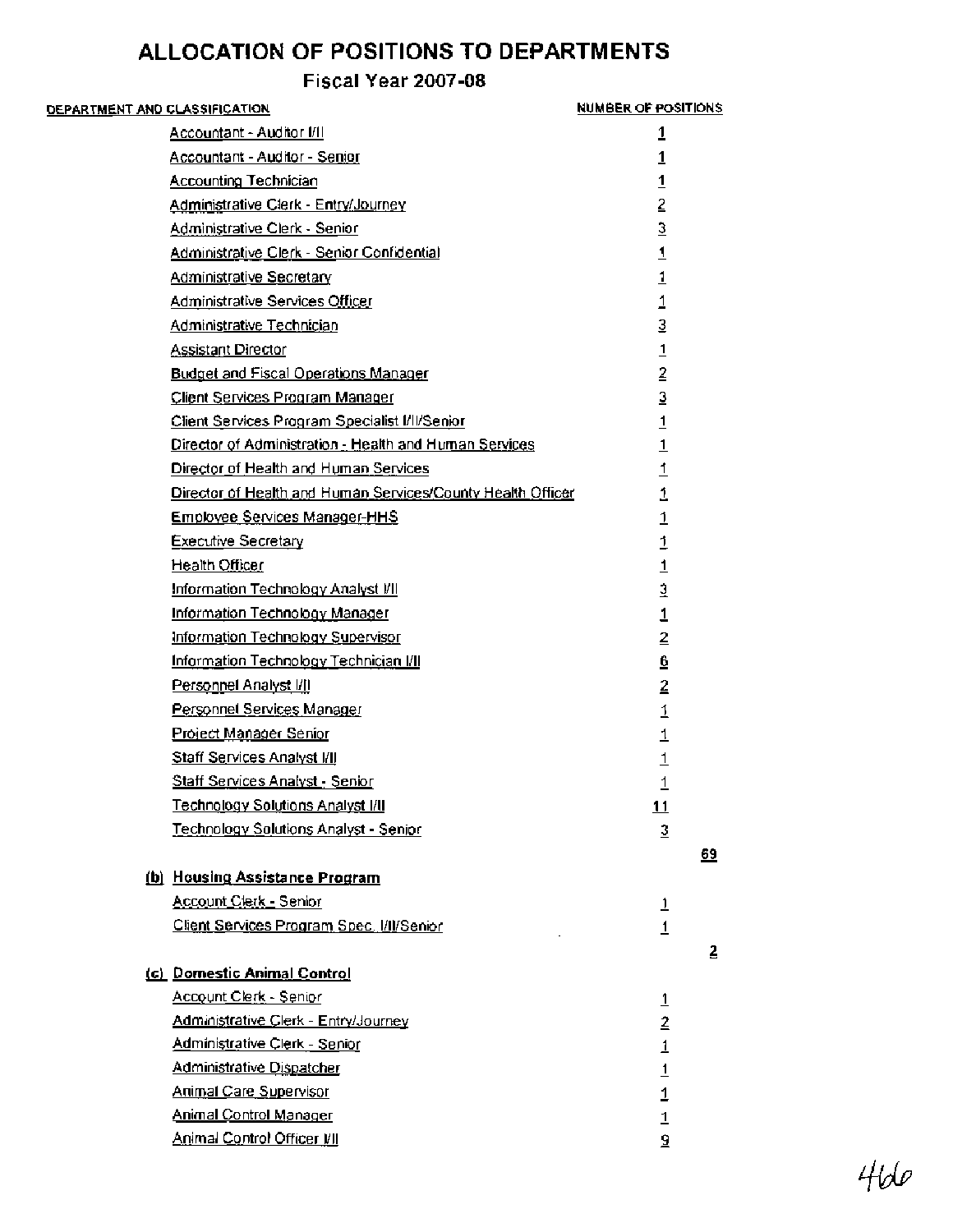## **Fiscal Year 2007-08**

| D <u>EPARTMENT AND CLASSIFICATION</u> |                                                                  | <b>NUMBER OF POSITIONS</b> |                 |
|---------------------------------------|------------------------------------------------------------------|----------------------------|-----------------|
|                                       | Animal Control Officer - Supervising                             | 1                          |                 |
|                                       | Animal Control Officer - Supervising Senior                      | 1                          |                 |
|                                       | Kennel Attendant                                                 | 6                          |                 |
|                                       |                                                                  |                            | $\overline{24}$ |
|                                       | (d) Human Services                                               |                            |                 |
|                                       | <b>Account Clerk - Entry/Journey</b>                             | 4                          |                 |
|                                       | Account Clerk - Senior                                           | $\overline{1}$             |                 |
|                                       | <b>Accountant Auditor VII</b>                                    | $\overline{2}$             |                 |
|                                       | <b>Accounting Technician</b>                                     | $\overline{1}$             |                 |
|                                       | Administrative Clerk - Entry/Journey                             | 12                         |                 |
|                                       | Administrative Clerk - Senior                                    | $\underline{\mathbf{8}}$   |                 |
|                                       | Administrative Secretary                                         | $\overline{2}$             |                 |
|                                       | Administrative Supervisor                                        | $\overline{4}$             |                 |
|                                       | <b>Budget and Fiscal Operations Manager</b>                      | $\underline{\mathbf{1}}$   |                 |
|                                       | <b>Central Services Worker</b>                                   | $\overline{2}$             |                 |
|                                       | Chief of Security and Investigations - HHS                       | $\overline{1}$             |                 |
|                                       | Client Services Counselor I/II/Senior                            | 19                         |                 |
|                                       | <b>Client Services Program Director</b>                          | 1                          |                 |
|                                       | Client Services Program Manager                                  | $\overline{3}$             |                 |
|                                       | Client Services Program Specialist I/II/Senior                   | 87                         |                 |
|                                       | Client Services Program Supervisor                               | $\overline{4}$             |                 |
|                                       | Collection Agent [/]                                             | $\mathbf{1}$               |                 |
|                                       | <b>Collection Agent - Senior</b>                                 | $\overline{1}$             |                 |
|                                       | Eligibility Supervisor                                           | 13                         |                 |
|                                       | Information Technology Technician I/II                           | $\overline{2}$             |                 |
|                                       | <b>Investigative Assistant</b>                                   | $\overline{2}$             |                 |
|                                       | <u> Investigator - Welfare Fraud/Child Support</u>               | $\overline{2}$             |                 |
|                                       | <b>Staff Services Analyst - Senior</b>                           | $\overline{1}$             |                 |
|                                       |                                                                  |                            | 174             |
|                                       | (e) Environmental Health                                         |                            |                 |
|                                       | Account Clerk - Senior                                           | 1                          |                 |
|                                       | Administrative Clerk - Entry/Journey                             | $\overline{4}$             |                 |
|                                       | <b>Administrative Secretary</b>                                  |                            |                 |
|                                       | Client Services Program Director                                 | $\frac{1}{1}$              |                 |
|                                       | Client Services Program Supervisor                               | $\overline{1}$             |                 |
|                                       | Environmental Health Specialist - Registered Assistant/Associate | 22                         |                 |
|                                       | <b>Environmental Health Specialist - Supervising</b>             | $\mathfrak{Z}$             |                 |
|                                       | Environmental Health Technical Specialist                        | $\frac{3}{7}$              |                 |
|                                       | Environmental Health Technician I/H                              |                            |                 |
|                                       | Geographic Information Systems Technician I/II                   | $\overline{1}$             |                 |
|                                       |                                                                  |                            | 44              |
|                                       | (f) Community Clinics                                            |                            |                 |

Account Clerk - Entry/Journey - 3

 $\mathbb{R}^2$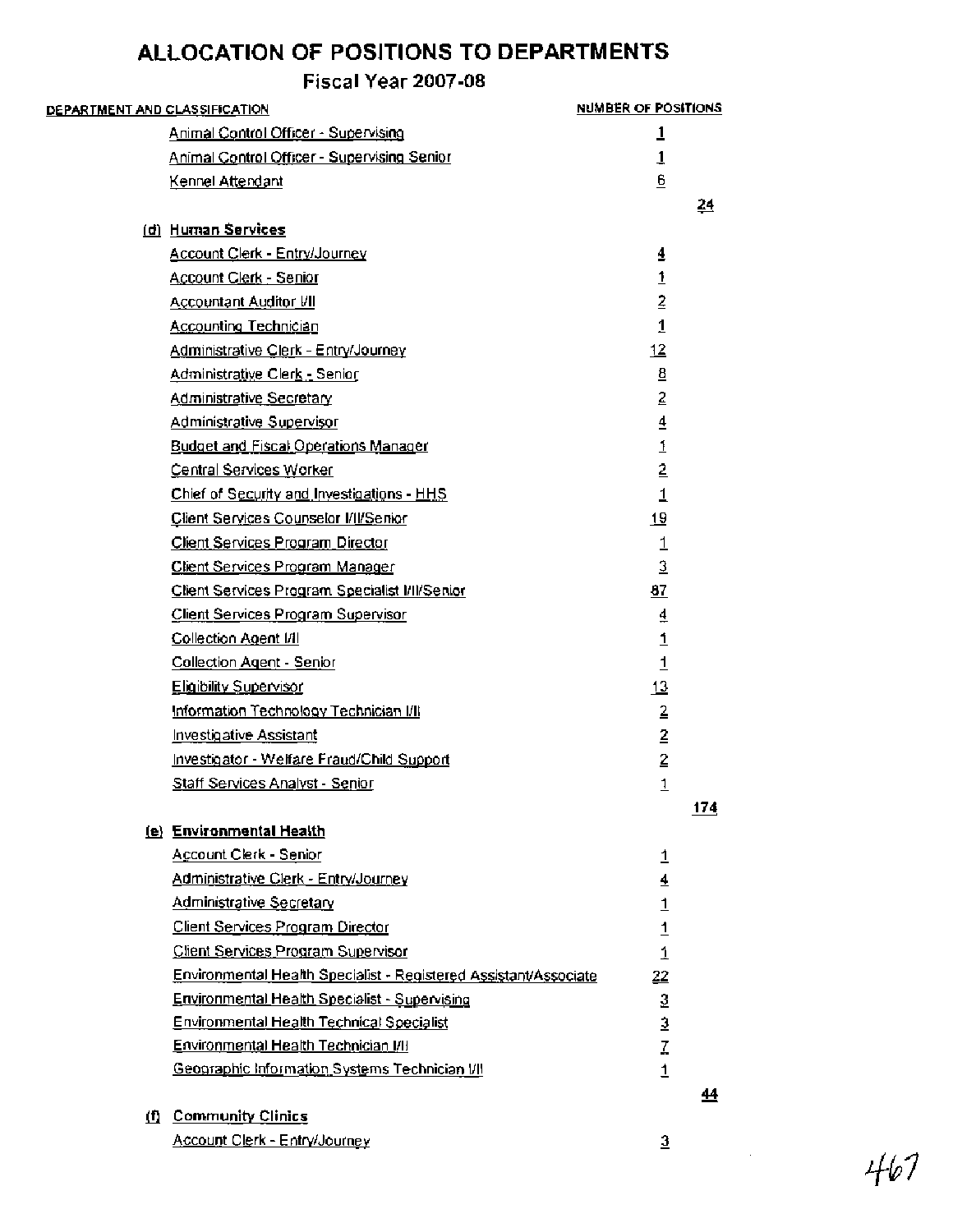| <u>DEPARTMENT AND CLASSIFICATION</u> |                                                   | NUMBER OF POSITIONS |  |
|--------------------------------------|---------------------------------------------------|---------------------|--|
|                                      | Account Clerk - Senior                            | 1                   |  |
|                                      | <b>Accountant Auditor I/II</b>                    | 1                   |  |
|                                      | Administrative Clerk - Entry/Journey              | 9                   |  |
|                                      | Administrative Clerk - Senior                     | 1                   |  |
|                                      | <b>Administrative Secretary</b>                   | $\overline{1}$      |  |
|                                      | Administrative Supervisor                         | $\overline{1}$      |  |
|                                      | <b>Chief Physician</b>                            | $\overline{1}$      |  |
|                                      | Client Services Program Manager                   | 1                   |  |
|                                      | Client Services Program Specialist I/II/Senior    | 1                   |  |
|                                      | Community Health Aide VII or Medical Asst         | $\overline{3}$      |  |
|                                      | Dental Assistant VII                              | 4                   |  |
| Dentist                              |                                                   | 3                   |  |
|                                      | Licensed Vocational Nurse                         | $\mathbf{1}$        |  |
|                                      | <b>Medical Assistant</b>                          | 2                   |  |
|                                      | Midlevel Practitioner I/II/Senior                 | $\overline{2}$      |  |
|                                      | Pharmacist                                        | $\overline{1}$      |  |
|                                      | Pharmacy Technician                               | $\overline{1}$      |  |
|                                      | Physician I/I                                     | $\overline{2}$      |  |
|                                      | Registered Nurse (Part-Time)                      | $\overline{4}$      |  |
|                                      | Registered Nurse - Supervising                    | $\overline{1}$      |  |
|                                      |                                                   | <u>47</u>           |  |
|                                      | (g) Adult System of Care                          |                     |  |
|                                      | Account Clerk - Entry/Journey                     | Z                   |  |
|                                      | Accountant Auditor I/II                           | $\overline{2}$      |  |
|                                      | Accounting Technician -                           | 1                   |  |
|                                      | Administrative Clerk - Entry/Journey              | 15                  |  |
|                                      | Administrative Clerk - Senior                     | $\overline{6}$      |  |
|                                      | <u>Administrative Secretary</u>                   | 2                   |  |
|                                      | Administrative Supervisor                         | $\overline{2}$      |  |
|                                      | Administrative Technician                         | $\overline{1}$      |  |
|                                      | <b>Assistant Client Services Program Director</b> | $\overline{1}$      |  |
|                                      | <b>Chief Physician</b>                            | $\overline{1}$      |  |
|                                      | <b>Client Services Assistant I/II</b>             | $\overline{\delta}$ |  |
|                                      | Client Services Counselor I/II/Senior             | 42                  |  |
|                                      | Client Services Practitioner I/II/Senior          | 38                  |  |
|                                      | Client Services Program Director                  | 1                   |  |
|                                      | Client Services Program Manager                   | 6                   |  |
|                                      | Client Services Program Specialist I/II/Senior    | $\overline{3}$      |  |
|                                      | <u>Client Services Program Supervisor</u>         | <u> 12</u>          |  |
|                                      | Clinical Psychologist                             | 1                   |  |
|                                      | Patients Rights Advocate                          | $\overline{1}$      |  |
|                                      | Physician I/I                                     | 6                   |  |
|                                      | <b>Psychiatric Nurse I/II</b>                     | 3                   |  |

 $468$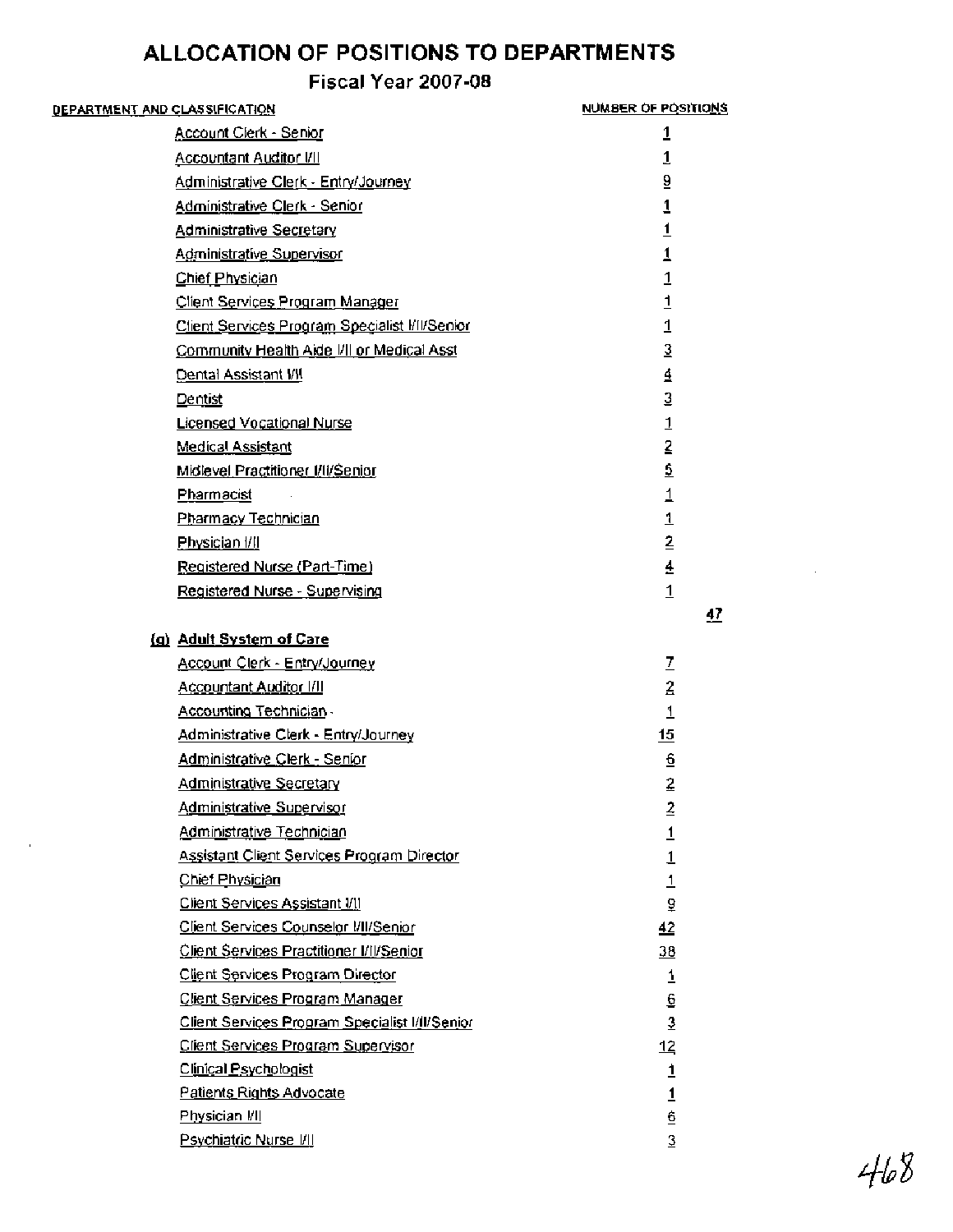| <b>DEPARTMENT AND CLASSIFICATION</b>                 | NUMBER OF POSITIONS     |
|------------------------------------------------------|-------------------------|
| Psychiatric Nurse - Supervising                      | 4                       |
| <b>Public Administrator Assistant</b>                | $\mathbf{1}$            |
| Public Health Nurse I/II/Senior                      | $\mathbf{1}$            |
|                                                      | <u>166</u>              |
| (b) Community Health                                 |                         |
| Account Clerk - Entry/Journey                        | $\overline{1}$          |
| <b>Accountant Auditor I/II</b>                       | $\mathbf{1}$            |
| <b>Accounting Technician</b>                         | $\overline{2}$          |
| Administrative Clerk - Entry/Journey                 | 12                      |
| Administrative Clerk - Senior                        | $\mathfrak{Z}$          |
| <b>Administrative Secretary</b>                      | $\overline{1}$          |
| <b>Administrative Supervisor</b>                     | $\overline{1}$          |
| Administrative Technician                            | $\overline{1}$          |
| <b>Assistant Client Services Program Director</b>    | $\overline{\mathbf{1}}$ |
| Chief Physician                                      | $\mathbf{1}$            |
| Client Services Counselor WI/Senior                  | 1                       |
| Client Services Practitioner VII/Senior              | 3                       |
| Client Services Practitioner I/II/Senior (Part Time) | $\overline{1}$          |
| Client Services Program Manager                      | $\overline{2}$          |
| Client Services Program Specialist I/II/Senior       | 9                       |
| Client Services Program Supervisor                   | $\overline{3}$          |
| Health Educator                                      | 8                       |
| Laboratory Assistant                                 | $\overline{1}$          |
| Laboratory Technician                                | $\overline{2}$          |
| <u> Midlevel Practitioner I/II/Senior</u>            | $\overline{1}$          |
| Nutritionist I/II/Senior                             | 1                       |
| Nutritionist VII/Senior (Part-Time)                  | 1                       |
| Occupational Therapist I/II (Part Time)              | 3                       |
| Physical Therapist (Part Time)                       | 2                       |
| <b>Physical Therapist - Senior (Part Time)</b>       | $\overline{1}$          |
| <b>Public Health Epidemiologist</b>                  | $\overline{2}$          |
| Public Health Laboratory Director                    | $\mathbf{1}$            |
| Public Health Microbiologist                         | $\overline{3}$          |
| Public Health Microbiologist - Senior                | $\overline{1}$          |
| Public Health Nurse VII/Senior                       | $\frac{24}{5}$          |
| Public Health Nurse I/II/Senior (Part-Time)          | 6                       |
| Public Health Nurse - Supervising                    | $\overline{4}$          |
| Registered Nurse Supervising                         | $\overline{1}$          |
| Utility Review / Quality Assurance Coordinator       | $\overline{1}$          |
| Vital Statistics Technician VII                      | $\overline{2}$          |
|                                                      | <u>108</u>              |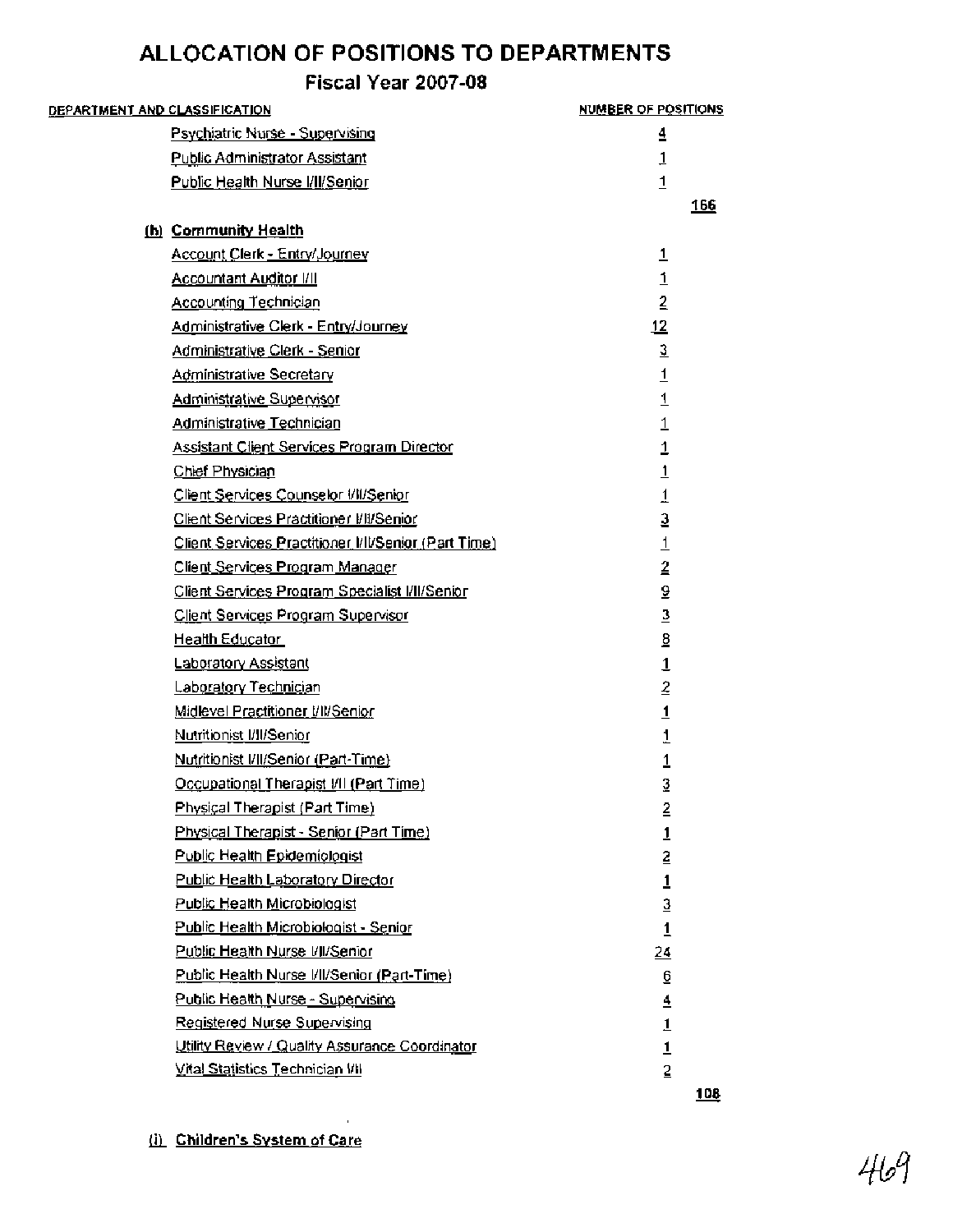## **Fiscal Year 2007-08**

| <u>DEPARTMENT AND CLASSIFICATION</u>              | <b>NUMBER OF POSITIONS</b> |
|---------------------------------------------------|----------------------------|
| Account Clerk - Entry/Journey                     | 2                          |
| <b>Account Clerk - Senior</b>                     | 1                          |
| <b>Accountant Auditor I/II</b>                    | 1                          |
| <b>Administrative Clerk - Entry/Journey</b>       | 21                         |
| Administrative Clerk - Senior                     | 15                         |
| <b>Administrative Secretary</b>                   | $\overline{1}$             |
| Administrative Supervisor                         | $\overline{3}$             |
| <b>Administrative Technician</b>                  | 1                          |
| <b>Assistant Client Services Program Director</b> |                            |
| <b>Budget &amp; Fiscal Operations Manager</b>     |                            |
| Client Services Assistant I/II                    | $\overline{44}$            |
| Client Services Counselor VII/Senior              | <u>25</u>                  |
| Client Services Practitioner [/   / Senior        | <u>85</u>                  |
| Client Services Program Director                  | 1                          |
| Client Services Program Manager                   | 6                          |
| Client Services Program Specialist I/II/Senior    | 6                          |
| <b>Client Services Program Supervisor</b>         | <u>21</u>                  |
| Eligibility Supervisor                            | 1                          |
| <u>Information Technology Technician I/II</u>     | 4                          |
| Physician I/II (Part-Time)                        | 2                          |
| Psychiatric Nurse - Supervising                   | $\overline{1}$             |
| Public Health Nurse - Supervising                 | $\overline{1}$             |
|                                                   | 244                        |
|                                                   |                            |

#### **TOTAL** - **HEALTH** & **HUMAN SERVICES**

#### **LIBRARY**

| County Library                                         |                |
|--------------------------------------------------------|----------------|
| Administrative Clerk - Entry/Journey                   | 1              |
| Administrative Services Officer                        | 1              |
| <b>Assistant Director of Library Services</b>          | $\overline{1}$ |
| <u>Director of Library Services</u>                    | 1              |
| Librarian I/II                                         | $\overline{2}$ |
| <u> Librarian - Senior (Branch Manager)</u>            | 4              |
| <u>Library Assistant I/II</u>                          | ₹              |
| Library Assistant - Senior (Branch Manger)             | 1              |
| Library Assistant - Senior (Branch Manger) (Part Time) | <u>1</u>       |
| <b>Library Circulation Supervisor</b>                  | 1              |
| <b>Library Clerk - Entry/Journey</b>                   | <u> 10</u>     |
| Library Clerk - Entry/Journey (Part-Time)              | 2              |
| <b>Library Clerk - Senior</b>                          | $\overline{2}$ |
| Library Clerk - Senior (Part -Time)                    | I              |
| <b>Library Literacy Specialist (Part Time)</b>         | 1              |

878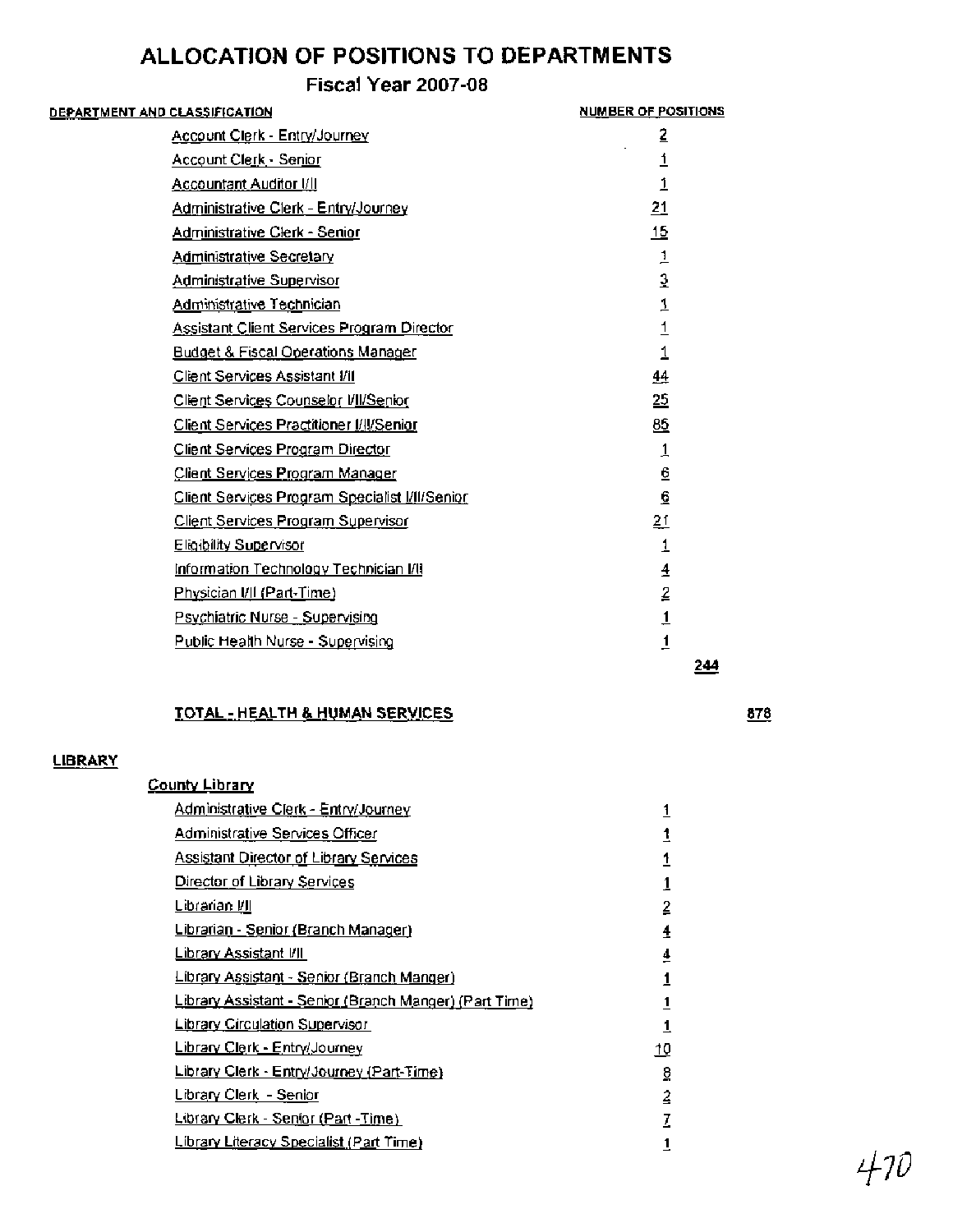|                                      | Fiscal Year 2007-08                          |                            |           |
|--------------------------------------|----------------------------------------------|----------------------------|-----------|
| <u>DEPARTMENT AND CLASSIFICATION</u> |                                              | <b>NUMBER OF POSITIONS</b> |           |
|                                      | <b>Library Services Manager</b>              | 2                          |           |
|                                      | Technology Solutions Analyst I/II            | 1                          |           |
|                                      |                                              | 48                         |           |
|                                      | <b>TOTAL - LIBRARY</b>                       |                            | <u>48</u> |
| <b>PERSONNEL</b>                     |                                              |                            |           |
|                                      | (a) Personnel                                |                            |           |
|                                      | Administrative Clerk - Entry/Journey         | 2                          |           |
|                                      | Administrative Clerk - Senior                | 6                          |           |
|                                      | <b>Administrative Secretary</b>              | 1                          |           |
|                                      | Administrative Technician                    | 4                          |           |
|                                      | <b>Assistant Personnel Director</b>          | 1                          |           |
|                                      | <b>Executive Secretary</b>                   | $\overline{1}$             |           |
|                                      | Personnel Analyst VII                        | 3                          |           |
|                                      | Personnel Analyst - Senior                   | $\overline{2}$             |           |
|                                      | Personnel Director                           | 1                          |           |
|                                      | Personnel Services Manager                   | 1                          |           |
|                                      | <b>Technology Solutions Analyst I/II</b>     | $\overline{1}$             |           |
|                                      | <b>Technology Solutions Analyst - Senior</b> | $\overline{2}$             |           |
|                                      |                                              | 25                         |           |
|                                      | (b) Employee Benefits                        |                            |           |
|                                      | Accounting Technician                        | 1                          |           |
|                                      | <u> Administrative Clerk - Senior </u>       | $\overline{2}$             |           |
|                                      | Administrative Services Officer - Senior     | 1                          |           |
|                                      | Administrative Technician                    | $\overline{2}$             |           |
|                                      | Personnel Analyst I/II                       | $\overline{2}$             |           |
|                                      | Personnel Services Manager                   | $\overline{\mathbf{1}}$    |           |
|                                      | Technology Solutions Analyst I/II            | $\overline{1}$             |           |
|                                      |                                              | 10                         |           |
|                                      | <b>TOTAL - PERSONNEL</b>                     |                            | 35        |
| <b>PROBATION</b>                     |                                              |                            |           |
|                                      |                                              |                            |           |

(a) Probation Office **Account Clerk Entry/Journey**  $\mathbf{1}$ **Accounting Technician**  $\overline{1}$ Administrative Clerk - Entry/Journey  $10$ Administrative Clerk - Senior  $\underline{\mathbf{6}}$ Administrative Services Officer - Senior  $\overline{1}$ Administrative Supervisor  $\mathbf{1}$ **Assistant Chief Probation Officer**  $\mathbf{1}$ Assistant Juvenile Detention Facility Superintendent  $\overline{1}$ Chief Probation Officer  $\mathbf{1}$ Deputy Probation Officer I/II - Field  $54$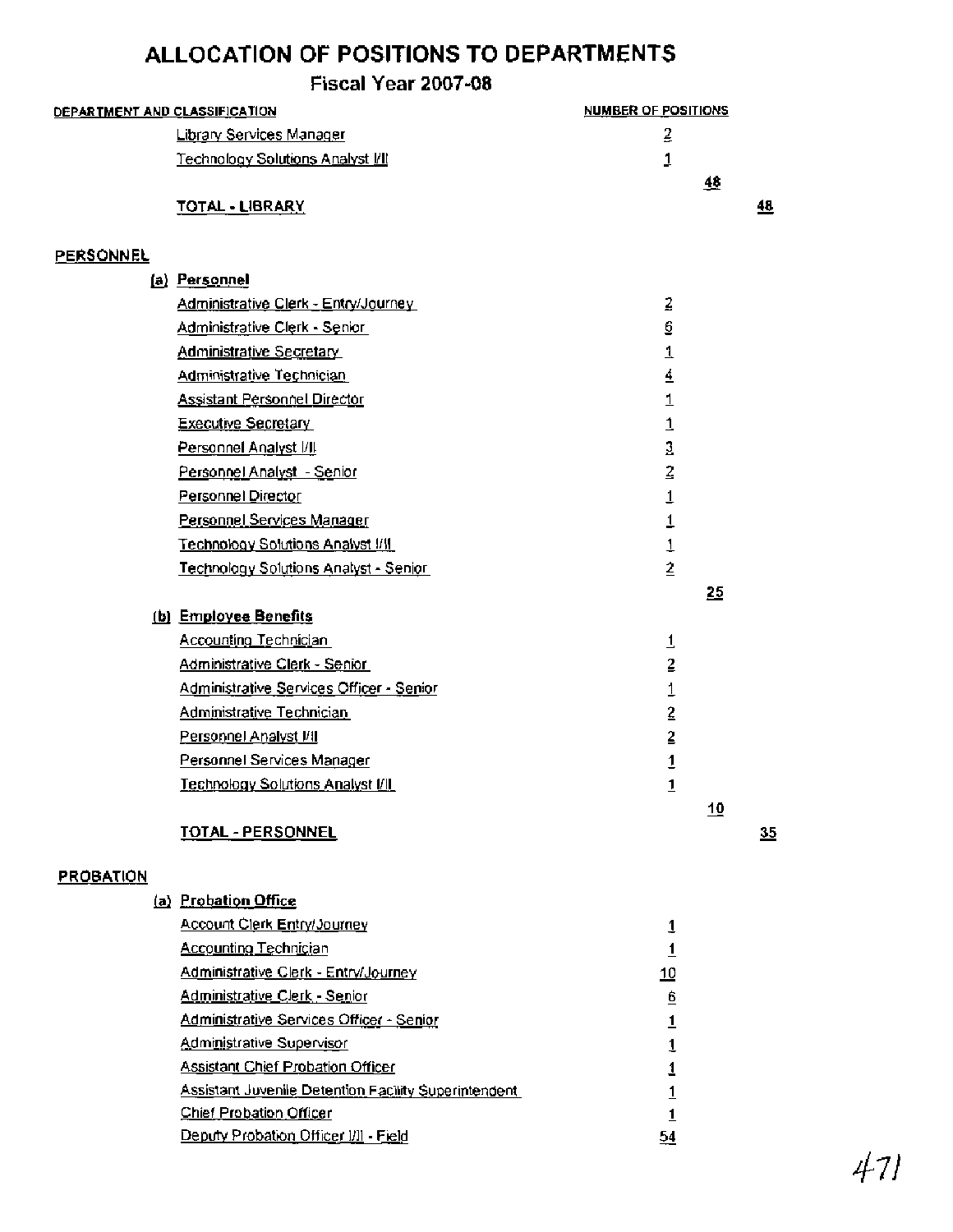## **Fiscal Year 2007-08**

| <u>DEPARTMENT AND CLASSIFICATION</u>                | <b>NUMBER OF POSITIONS</b> |     |
|-----------------------------------------------------|----------------------------|-----|
| Deputy Probation Officer I/II - Institution         | <u>22</u>                  |     |
| Deputy Probation Officer - Senior - Field           | <u>ខ</u>                   |     |
| Deputy Probation Officer - Senior - Institution     | 5                          |     |
| Deputy Probation Officer - Supervisor - Field       | $\overline{2}$             |     |
| Deputy Probation Officer - Supervisor - Institution | $\overline{5}$             |     |
| <b>Executive Secretary</b>                          | 1                          |     |
| Information Technology Technician VII               | <u>1</u>                   |     |
| Juvenile Detention Facility Superintendent          | 1                          |     |
| <b>Probation Assistant</b>                          | I                          |     |
| <u>Probation Manager</u>                            | 6                          |     |
| <u> Technology Solutions Analyst I/II</u>           | 1                          |     |
| Technology Solutions Analyst - Senior               | $\overline{1}$             |     |
|                                                     | 140                        |     |
| (b) Food Services Program                           |                            |     |
| <u> Administrative Clerk - Senior</u>               | 1                          |     |
| <u>Cook</u>                                         | 9                          |     |
| Cook - Senior                                       | $\overline{1}$             |     |
| Food Services Manager                               | 1                          |     |
| Food Services Supervisor                            | $\overline{1}$             |     |
|                                                     | <u>13</u>                  |     |
| TOTAL - PROBATION                                   |                            | 153 |

#### **PUBLIC WORKS**

| <u>(a) Public Works Administration</u>         |                         |    |
|------------------------------------------------|-------------------------|----|
| <b>Account Clerk - Entry/Journey</b>           | $\overline{2}$          |    |
| <u> Account Clerk - Senior</u>                 |                         |    |
| <b>Accountant Auditor - Senior</b>             |                         |    |
| <b>Accounting Technician</b>                   | 1                       |    |
| Administrative Clerk - Senior (Part-Time)      |                         |    |
| Administrative Services Officer - Senior       |                         |    |
| Director of Public Works - Road Commissioner   |                         |    |
| <b>Executive Secretary</b>                     |                         |    |
| Information Technology Technician VII          |                         |    |
| <b>Staff Services Analyst VII</b>              | $\overline{2}$          |    |
| <u> Technology Solutions Analyst - Senior</u>  | 1                       |    |
|                                                |                         | 13 |
| (b) Public Works Fleet Operations              |                         |    |
| <b>Account Clerk - Entry/Journey</b>           | 1                       |    |
| <u> Account Clerk - Senior</u>                 |                         |    |
| <u> Administrative Technician</u>              |                         |    |
| <b>Assistant Fleet Services Superintendent</b> |                         |    |
| Automotive Mech./Master Automotive Mech.       | $\overline{\mathbf{3}}$ |    |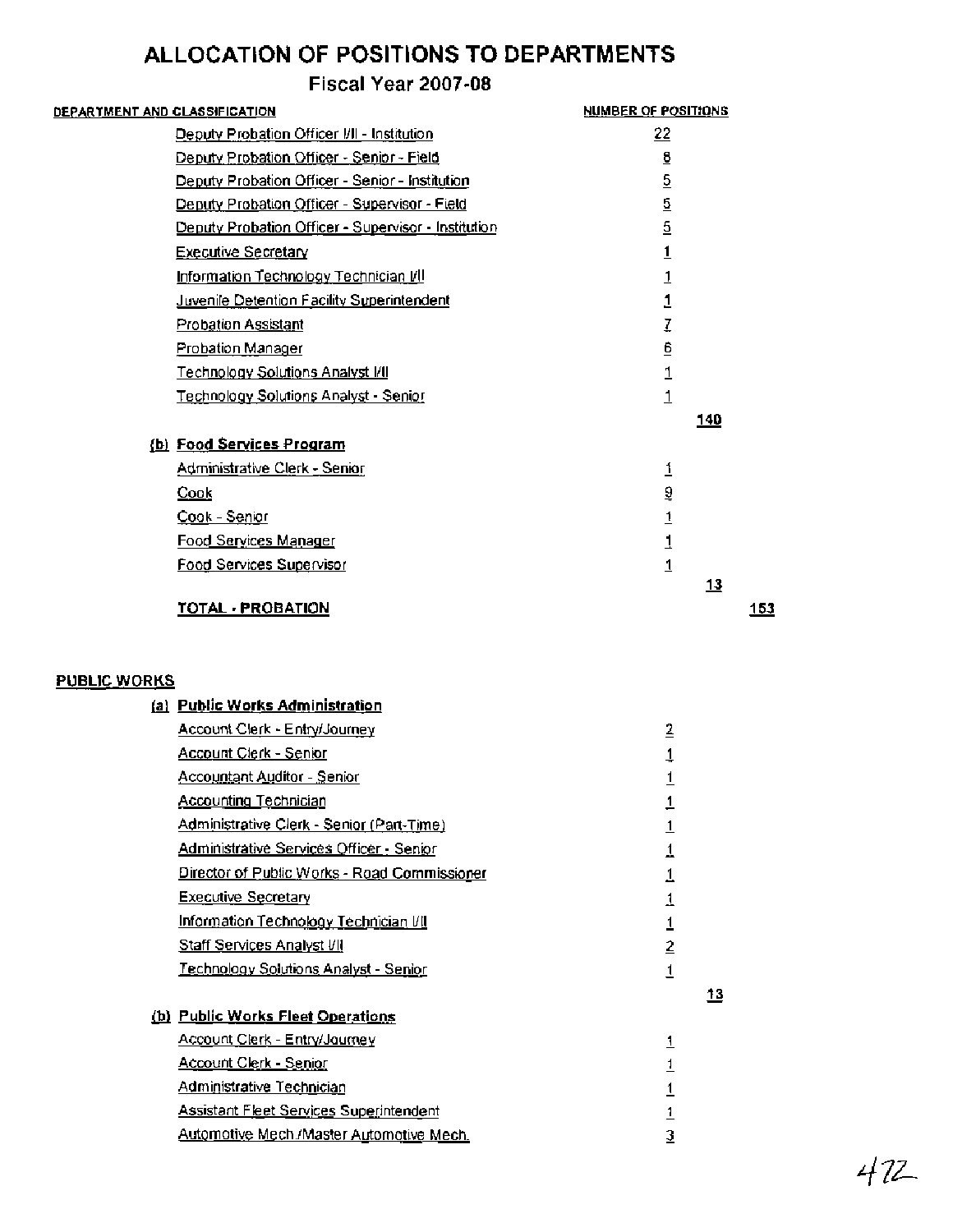| <u>DEPARTMENT AND CLASSIFICATION</u> |                                                    | <b>NUMBER OF POSITIONS</b>  |    |
|--------------------------------------|----------------------------------------------------|-----------------------------|----|
|                                      | Equipment Mechanic/Master Equipment Mechanic       | <u>ខ</u>                    |    |
|                                      | Equipment Mechanic/Welder                          | $\overline{2}$              |    |
|                                      | Equipment Mechanic/Welder (Part-Time)              | $\overline{1}$              |    |
|                                      | Equipment Service Worker VII                       | $\underline{\mathbf{8}}$    |    |
|                                      | <b>Fleet Services Technician</b>                   | $\mathbf{1}$                |    |
|                                      | Mechanic - Supervising                             | 3                           |    |
|                                      | Public Works Manager                               | $\overline{1}$              |    |
|                                      |                                                    |                             | 31 |
|                                      | (c) Public Works Engineering and Transportation    |                             |    |
|                                      | <b>Accounting Technician</b>                       | 1                           |    |
|                                      | Administrative Clerk - Entry/Journey               | 1                           |    |
|                                      | <b>Administrative Secretary</b>                    | $\overline{2}$              |    |
|                                      | Administrative Technician                          | $\overline{2}$              |    |
|                                      | <b>Assistant Director of Public Works</b>          |                             |    |
|                                      | Civil Engineer - Associate                         | $\frac{1}{2}$               |    |
|                                      | Civil Engineer - Senior                            |                             |    |
|                                      | Deputy Director of Public Works                    | $\mathbf{1}$                |    |
|                                      | Engineer - Junior/Assistant                        | 11                          |    |
|                                      | Engineering Technician I/II                        | $\overline{\mathbf{4}}$     |    |
|                                      | Right of Way Agent                                 | $\overline{1}$              |    |
|                                      |                                                    |                             | 40 |
|                                      | (d) Placer County Transit                          |                             |    |
|                                      | <b>Administrative Dispatcher</b>                   | $\overline{1}$              |    |
|                                      | <b>Bus Driver VII</b>                              | 16                          |    |
|                                      | Bus Driver VII (Part-Time)                         | $\mathbf{\underline{3}}$    |    |
|                                      | <b>Bus Driver - Senior</b>                         | 1                           |    |
|                                      | Equipment Service Worker I/II                      | 1                           |    |
|                                      | Public Works Manager                               | $\overline{1}$              |    |
|                                      | <b>Staff Services Analyst I/II</b>                 | 1                           |    |
|                                      | <b>Transportation Supervisor</b>                   | 1                           |    |
|                                      | Transportation System Supervisor - Senior          | $\overline{1}$              |    |
|                                      |                                                    |                             | 26 |
|                                      | (e) Public Works Road Maintenance                  |                             |    |
|                                      | <b>Accounting Technician</b>                       | $\overline{1}$              |    |
|                                      | Administrative Clerk - Senior                      |                             |    |
|                                      | <b>Assistant Road Superintendent</b>               |                             |    |
|                                      | <b>Engineering Technician I/II</b>                 | $\frac{1}{1}$ $\frac{1}{2}$ |    |
|                                      | <b>Equipment Operator - Senior</b>                 | 22                          |    |
|                                      | Maintenance Worker/Equipment Operator              | 30                          |    |
|                                      | Maintenance Worker/Traffic Sign Maintenance Worker | $\overline{5}$              |    |
|                                      | Maintenance Worker/Tree Trimmer                    | $\overline{4}$              |    |
|                                      | Public Works Manager - Engineer                    | $\mathbf{1}$                |    |
|                                      | Road District Supervisor                           | Z                           |    |
|                                      |                                                    |                             |    |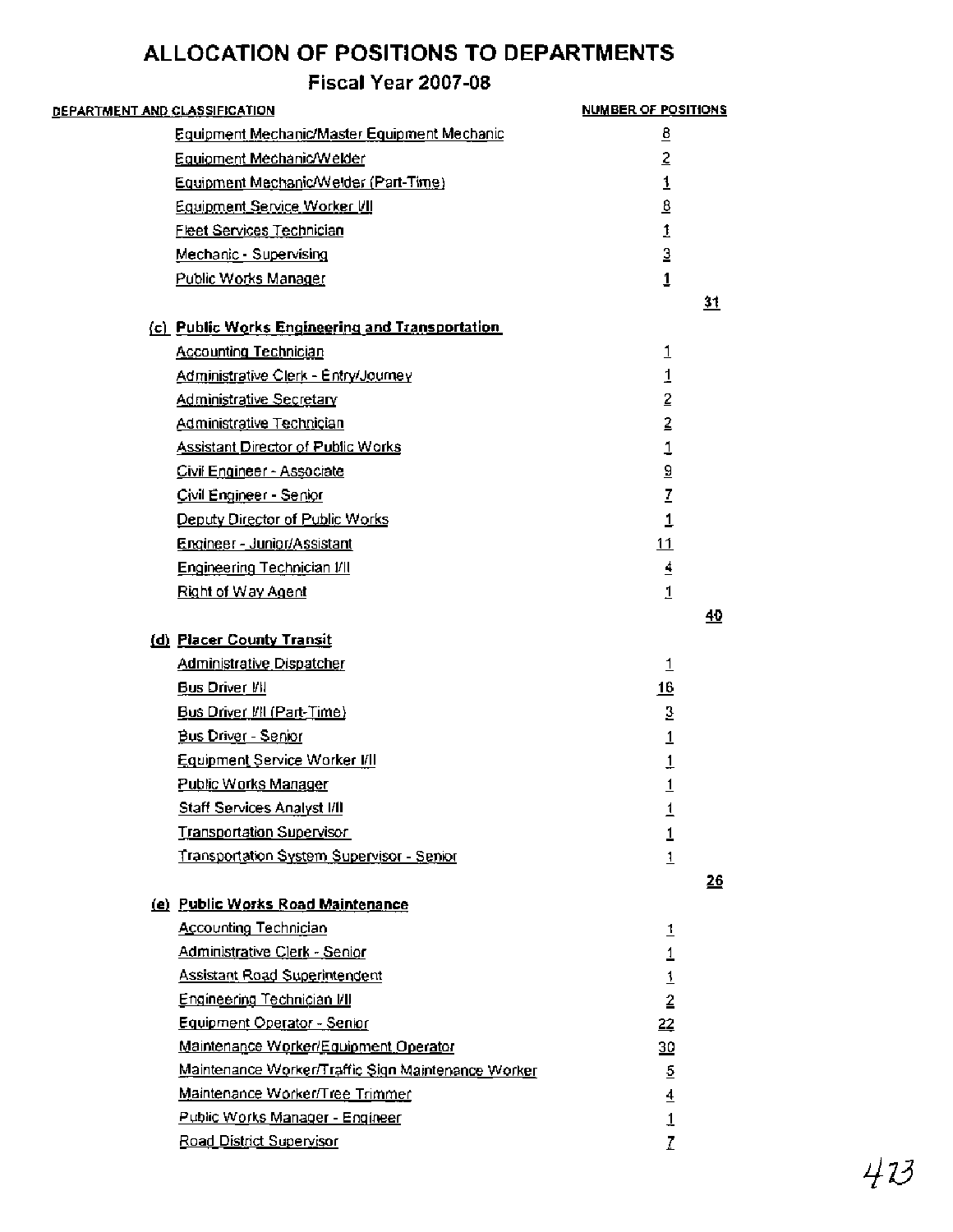## **Fiscal Year 2007-08**

|                | DEPARTMENT AND CLASSIFICATION                  | <b>NUMBER OF POSITIONS</b> |             |
|----------------|------------------------------------------------|----------------------------|-------------|
|                | Road District Supervisor - Senior              | z                          |             |
|                | Traffic Sign Maintenance Worker - Senior       | 2                          |             |
|                | Traffic Sign Supervisor                        | $\overline{1}$             |             |
|                | <b>Traffic Sign Supervisor - Senior</b>        |                            |             |
|                | Tree Maintenance Supervisor                    | $\frac{1}{1}$              |             |
|                | Tree Trimmer - Senior                          | $\overline{2}$             |             |
|                |                                                |                            | 88          |
|                | (f) Tahoe Area Regional Transit (TART)         |                            |             |
|                | Administrative Dispatcher                      | $\overline{1}$             |             |
|                | <b>Bus Driver I/II</b>                         | 10                         |             |
|                | <b>Bus Driver I/II (Part-Time)</b>             | $\underline{6}$            |             |
|                | <b>Bus Driver - Senior</b>                     | $\overline{1}$             |             |
|                | <b>Transportation Supervisor</b>               | $\overline{1}$             |             |
|                |                                                |                            | <u> 19</u>  |
|                |                                                |                            |             |
|                | $(a)$ NPDES                                    |                            |             |
|                | Civil Engineer - Associate                     | 1                          |             |
|                | <b>Engineering Assistant</b>                   | 1                          |             |
|                | <b>Engineering Technician I/II</b>             | $\mathbf{1}$               |             |
|                | Geographic Information Systems Technician I/II | $\overline{1}$             |             |
|                | Public Works Manager - Engineer                | $\overline{1}$             |             |
|                |                                                |                            | 5           |
|                | <b>TOTAL - PUBLIC WORKS</b>                    |                            |             |
| <b>SHERIFF</b> |                                                |                            |             |
|                | (a) Sheriff Protection and Prevention          |                            |             |
|                | Administrative Legal Clerk - Senior            | 1                          |             |
|                | <b>Administrative Secretary</b>                | 2                          |             |
|                | Administrative Technician                      | 1                          |             |
|                | Community Service Officer [/II]                | $\overline{4}$             |             |
|                | Deputy Sheriff Trainee/[/II                    | 107                        |             |
|                | <b>Investigative Assistant</b>                 | 1                          |             |
|                | Secretary - Entry/Journey                      | 1                          |             |
|                | <b>Sheriff's Captain</b>                       | $\overline{2}$             |             |
|                | Sheriff's Lieutenant                           | $\overline{5}$             |             |
|                | Sheriff's Sergeant                             | $\mathbf{1}$               |             |
|                | <b>Staff Services Analyst I/II</b>             | $\overline{1}$             |             |
|                |                                                |                            | <u> 142</u> |
|                | (b) Sheriff Administration and Support         |                            |             |
|                |                                                |                            |             |

Account Clerk - Entry/Journey

 $222$ 

 $\overline{3}$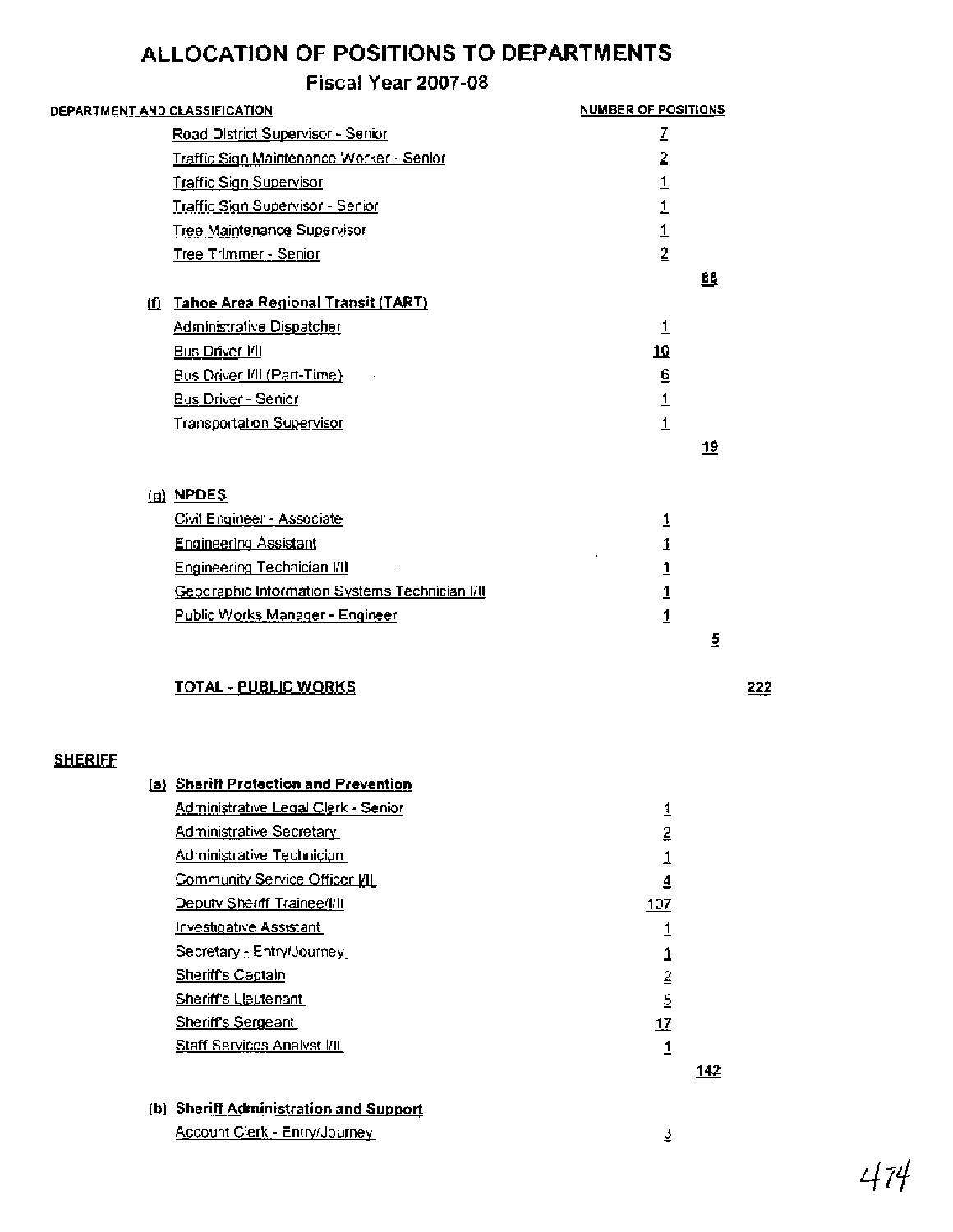## **Fiscal Year 2007-08**

| <u>DEPARTMENT AND CLASSIFICATION</u> |                                               | NUMBER OF POSITIONS |
|--------------------------------------|-----------------------------------------------|---------------------|
|                                      | <b>Account Clerk - Senior</b>                 | 2                   |
|                                      | Accountant-Auditor I/II                       | 1                   |
|                                      | <b>Accountant-Auditor Senior</b>              | 1                   |
|                                      | Administrative Clerk - Senior                 | 3                   |
|                                      | <b>Administrative Secretary</b>               | 2                   |
|                                      | Administrative Services Manager               | $\overline{1}$      |
|                                      | Administrative Technician                     | $\overline{3}$      |
|                                      | <b>Assistant Sheriff</b>                      | $\overline{1}$      |
|                                      | <b>Building Crafts Mechanic</b>               | $\mathbf 1$         |
|                                      | Building Crafts Mechanic - Senior Supervising | $\overline{1}$      |
|                                      | Deputy Sheriff Trainee/[/]                    | $\hat{z}$           |
|                                      | <b>Equipment Service Worker VII</b>           | $\ddot{=}$          |
|                                      | <b>Executive Secretary</b>                    | $\overline{1}$      |
|                                      | Information Technology Analyst I/II           | 3                   |
|                                      | Information Technology Supervisor             | $\overline{1}$      |
|                                      | Information Technology Technician I/II        | $\overline{2}$      |
|                                      | Sheriff-Coroner-Marshal                       | $\overline{1}$      |
|                                      | <b>Staff Services Analyst I/II</b>            | $\mathbf{1}$        |
|                                      | <b>Technology Solutions Analyst J/II</b>      | $\overline{4}$      |
|                                      | Technology Solutions Analyst - Senior         | $\mathbf{1}$        |
|                                      | Undersheriff                                  | $\mathbf{1}$        |
|                                      |                                               | 38                  |
|                                      | (c) Jail Corrections and Detention            |                     |
|                                      | <b>Accounting Technician</b>                  | $\overline{2}$      |
|                                      | Administrative Legal Clerk - Entry/Journey    | <u>19</u>           |
|                                      | Administrative Legal Clerk - Senior           | 6                   |
|                                      | <b>Administrative Secretary</b>               | 1                   |
|                                      | Correctional Officer I/II                     | <u>73</u>           |
|                                      | Correctional Sergeant                         | $\overline{4}$      |
|                                      | Correctional Support Program Manager          | $\downarrow$        |
|                                      | Deputy Sheriff Trainee/I/II                   | 49                  |
|                                      | Sheriff's Captain                             | $\mathbf 1$         |
|                                      | <b>Sheriff's Lieutenant</b>                   | $\overline{3}$      |
|                                      | <b>Sheriff's Sergeant</b>                     | 8                   |
|                                      |                                               | 167                 |
|                                      | (d) Grants                                    |                     |
|                                      | Administrative Clerk - Entry/Journey          | <u>1</u>            |
|                                      | Deputy Probation Officer Senior - Field       | 1                   |
|                                      | Deputy Sheriff Trainee/I/II                   | 5                   |
|                                      |                                               | 7                   |

(e) Tahoe Operations

 $\mathcal{L}$ 

 $415$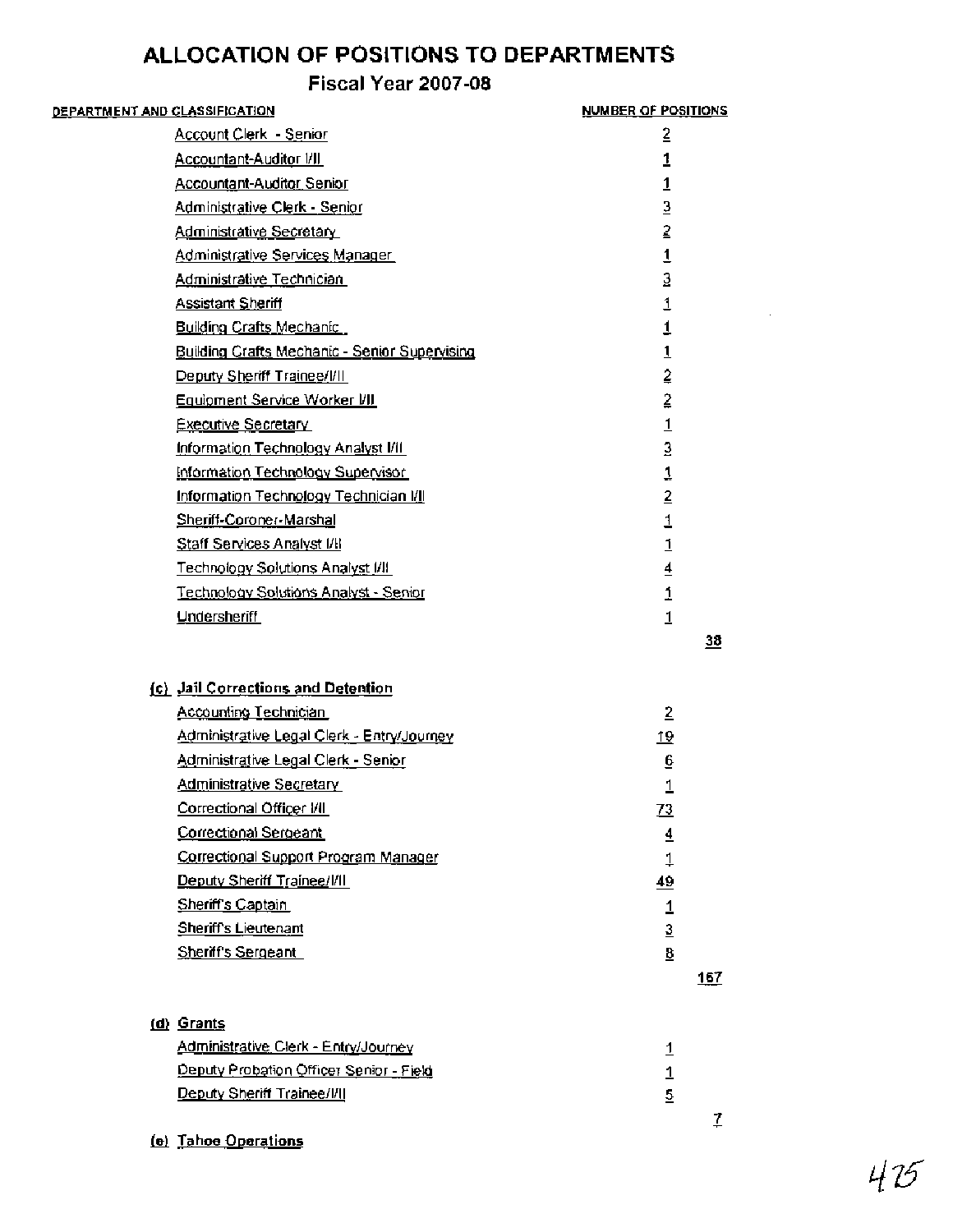## **Fiscal Year 2007-08**

| DEPARTMENT A <u>ND CL</u> AS <u>SIFICATION</u> |                                             | <b>NUMBER OF POSITIONS</b> |    |
|------------------------------------------------|---------------------------------------------|----------------------------|----|
| Administrative Legal Clerk - Entry/Journey     |                                             | 3                          |    |
|                                                | <b>Administrative Secretary</b>             | 1                          |    |
|                                                | Community Services Officer I/II             | 1                          |    |
|                                                | <b>Deputy Sheriff Trainee/I/II</b>          | $\overline{31}$            |    |
|                                                | Equipment Services Worker VII               | 1                          |    |
|                                                | <b>Evidence Technician VII</b>              | 1                          |    |
|                                                | <b>Investigative Assistant</b>              | 1                          |    |
|                                                | Public Safety Dispatcher VII                | ₫                          |    |
|                                                | <u> Public Safety Dispatcher - Senior</u>   | $\overline{3}$             |    |
|                                                | <b>Sheriff's Captain</b>                    | 1                          |    |
|                                                | Sheriff's Communications Supervisor         | 1                          |    |
|                                                | Sheriff's Lieutenant                        | $\overline{1}$             |    |
|                                                | <b>Sheriff's Sergeant</b>                   | 8                          |    |
|                                                |                                             |                            | 61 |
|                                                | (f) Support Services                        |                            |    |
|                                                | <b>Accounting Technician</b>                | <u>1</u>                   |    |
|                                                | Administrative Legal Clerk - Entry/Journey  | $\overline{a}$             |    |
|                                                | <u> Administrative Legal Clerk - Senior</u> | $\overline{3}$             |    |
|                                                | <u>Administrative Legal Supervisor</u>      |                            |    |
|                                                | Chief Deputy Coroner                        |                            |    |
|                                                |                                             |                            |    |

 $\mathbf{K}^{(1)}$  .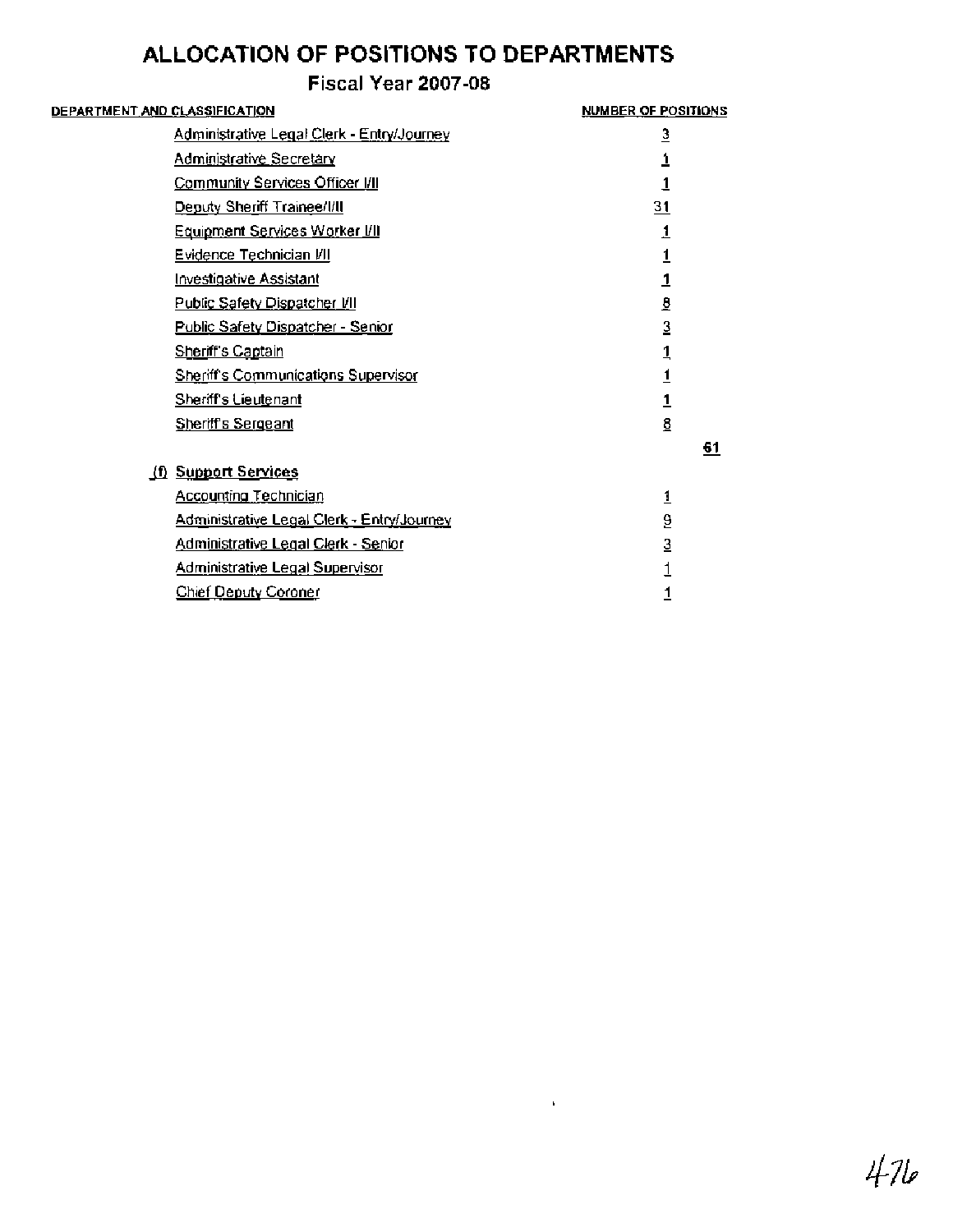## **Fiscal Year 2007-08**

| DEPARTMENT AND CLAS <u>SIFICATION</u>            | <b>NUMBER OF POSITIONS</b> |
|--------------------------------------------------|----------------------------|
| Community Services Officer I/II                  |                            |
| Evidence Technician I/II                         | ₹                          |
| Evidence Technician - Supervising                |                            |
| Physician I/II                                   |                            |
| Public Safety Dispatcher I/I                     | 16                         |
| Public Safety Dispatcher - Senior                |                            |
| Sheriff's Captain                                |                            |
| <b>Sheriff's Communications Services Manager</b> |                            |
| Sheriff's Communications Supervisor              |                            |
| <b>Sheriff's Lieutenant</b>                      | 2                          |
| Sheriff's Sergeant                               |                            |
|                                                  | 51                         |
| TOTAL - SHERIFF                                  | 466                        |

#### **TREASURER** - **TAX COLLECTOR**

|                               |                                                   | <b>FULL TIME</b><br>PART-TIME |                                |           | 2,795<br>49 |
|-------------------------------|---------------------------------------------------|-------------------------------|--------------------------------|-----------|-------------|
|                               | <b>TOTAL - VETERAN SERVICE OFFICE</b>             |                               |                                |           | 4           |
|                               |                                                   |                               |                                | 4         |             |
|                               | Veterans Service Officer                          |                               | $\overline{1}$                 |           |             |
|                               | <b>Client Services Program Specialist I/II</b>    |                               | 1                              |           |             |
|                               | <b>Assistant Veterans Service Officer</b>         |                               | $\overline{1}$<br>$\mathbf{1}$ |           |             |
| <b>VETERAN SERVICE OFFICE</b> | <b>Administrative Secretary</b>                   |                               |                                |           |             |
|                               |                                                   |                               |                                |           |             |
|                               | <b>TOTAL - TREASURER-TAX COLLECTOR</b>            |                               |                                | <u>26</u> | 26          |
|                               | Treasurer - Tax Manager                           |                               | $\overline{2}$                 |           |             |
|                               | Treasurer - Tax Collector - License Administrator |                               | $\overline{1}$                 |           |             |
|                               | Technology Solutions Analyst I/II                 |                               | 1                              |           |             |
|                               | <b>Tax Collections Officer</b>                    |                               | $\overline{1}$                 |           |             |
|                               | <b>Executive Secretary</b>                        |                               | 1                              |           |             |
|                               | <b>Chief Deputy Treasurer</b>                     |                               | $\overline{1}$                 |           |             |
|                               | Assistant Treasurer - Tax Collector               |                               | 1                              |           |             |
|                               | Administrative Services Officer - Senior          |                               | <u>1</u>                       |           |             |
|                               | Accounting Technician                             |                               | $\overline{I}$                 |           |             |
|                               | Accountant-Auditor - Senior                       |                               | $\overline{1}$                 |           |             |
|                               | <b>Accountant Auditor [/]</b>                     |                               | $\overline{2}$                 |           |             |
|                               | Account Clerk - Senior                            |                               | $\overline{2}$                 |           |             |
|                               | <b>Account Clerk - Entry/Journey</b>              |                               | 5                              |           |             |

**TOTAL ALLOCATED POSITIONS** 

 $477$ 

2,844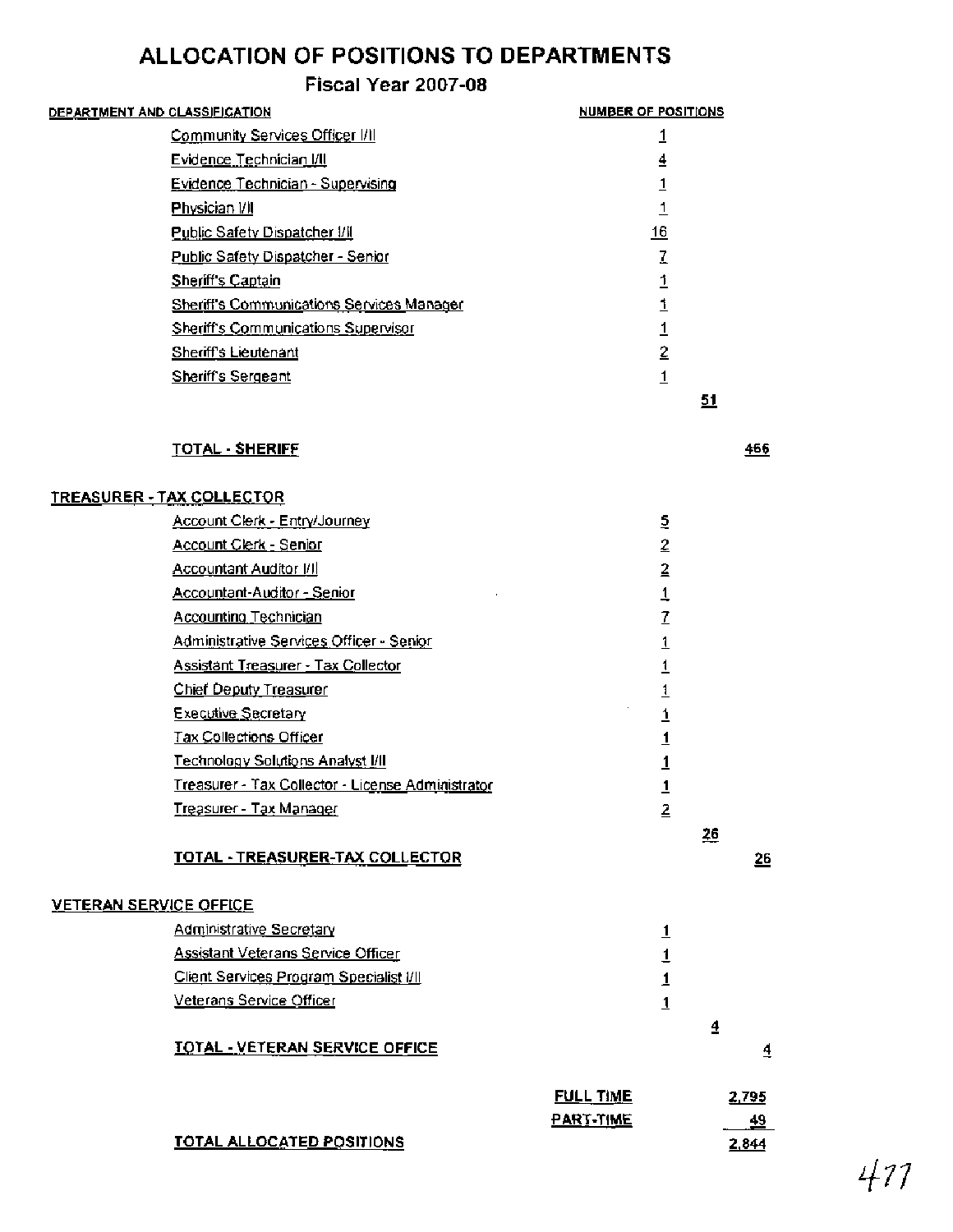## **Appendix 1A Allocation of Positions to Special Districts**

The classification and number of positions of employees authorized in the various departments of the County shall be as provided in the following sections of this appendix (Appendix 1A).

The Personnel Director may, if requested by the appointing authority, allow any position listed in this chapter to be filled by a lower classification in the same or related series. The compensation of the appointee shall be appropriate to the job classification for which the appointment is made.

#### AGENCY AND CLASSIFICATION **NUMBER OF POSITIONS**

| <b>AIR POLLUTION CONTROL DISTRICT</b>                     |                                                                                                                                             |
|-----------------------------------------------------------|---------------------------------------------------------------------------------------------------------------------------------------------|
| <b>Account Clerk - Entry/Journey</b>                      |                                                                                                                                             |
| <b>Administrative Services Officer</b>                    | $\frac{1}{1}$ $\frac{1}{2}$ $\frac{2}{3}$ $\frac{3}{4}$ $\frac{6}{1}$ $\frac{1}{1}$ $\frac{1}{1}$ $\frac{1}{1}$ $\frac{1}{1}$ $\frac{1}{1}$ |
| Administrative Technician                                 |                                                                                                                                             |
| <b>Air Pollution Control Engineer - Associate</b>         |                                                                                                                                             |
| Air Pollution Control Engineer - Senior                   |                                                                                                                                             |
| <b>Air Pollution Control Specialist I/II</b>              |                                                                                                                                             |
| Director of Air Pollution Control                         |                                                                                                                                             |
| Information Technology Technician I/II                    |                                                                                                                                             |
| Planner - Associate                                       |                                                                                                                                             |
| Planner - Senior                                          |                                                                                                                                             |
| <b>Principal Air Pollution Control Engineer</b>           |                                                                                                                                             |
| <b>Total - Air Pollution Control District</b>             | 18                                                                                                                                          |
| <b>FLOOD CONTROL DISTRICT</b>                             |                                                                                                                                             |
| Civil Engineer - Associate                                |                                                                                                                                             |
| Flood Control & Water Conservation District Engineer      | $\frac{1}{1}$                                                                                                                               |
| Secretary Entry/Journey                                   |                                                                                                                                             |
| Total - Flood Control District                            | 3                                                                                                                                           |
| In Home Support Services Public Authority                 |                                                                                                                                             |
| Administrative Clerk - Entry/Journey                      |                                                                                                                                             |
| Administrative Technician                                 | $\frac{2}{3}$ $\frac{1}{1}$                                                                                                                 |
| <b>Public Authority Manager</b>                           |                                                                                                                                             |
| Secretary Entry/Journey                                   |                                                                                                                                             |
| <u> Total - In Home Support Services Public Authority</u> | 7                                                                                                                                           |
| <b>LOCAL AGENCY FORMATION COMMISSION (LAFCO)</b>          |                                                                                                                                             |
| Administrative Technician - C                             |                                                                                                                                             |
| <b>Executive Officer</b>                                  | $\frac{1}{1}$                                                                                                                               |
|                                                           |                                                                                                                                             |
| <b>Total - LAFCO</b>                                      | 2                                                                                                                                           |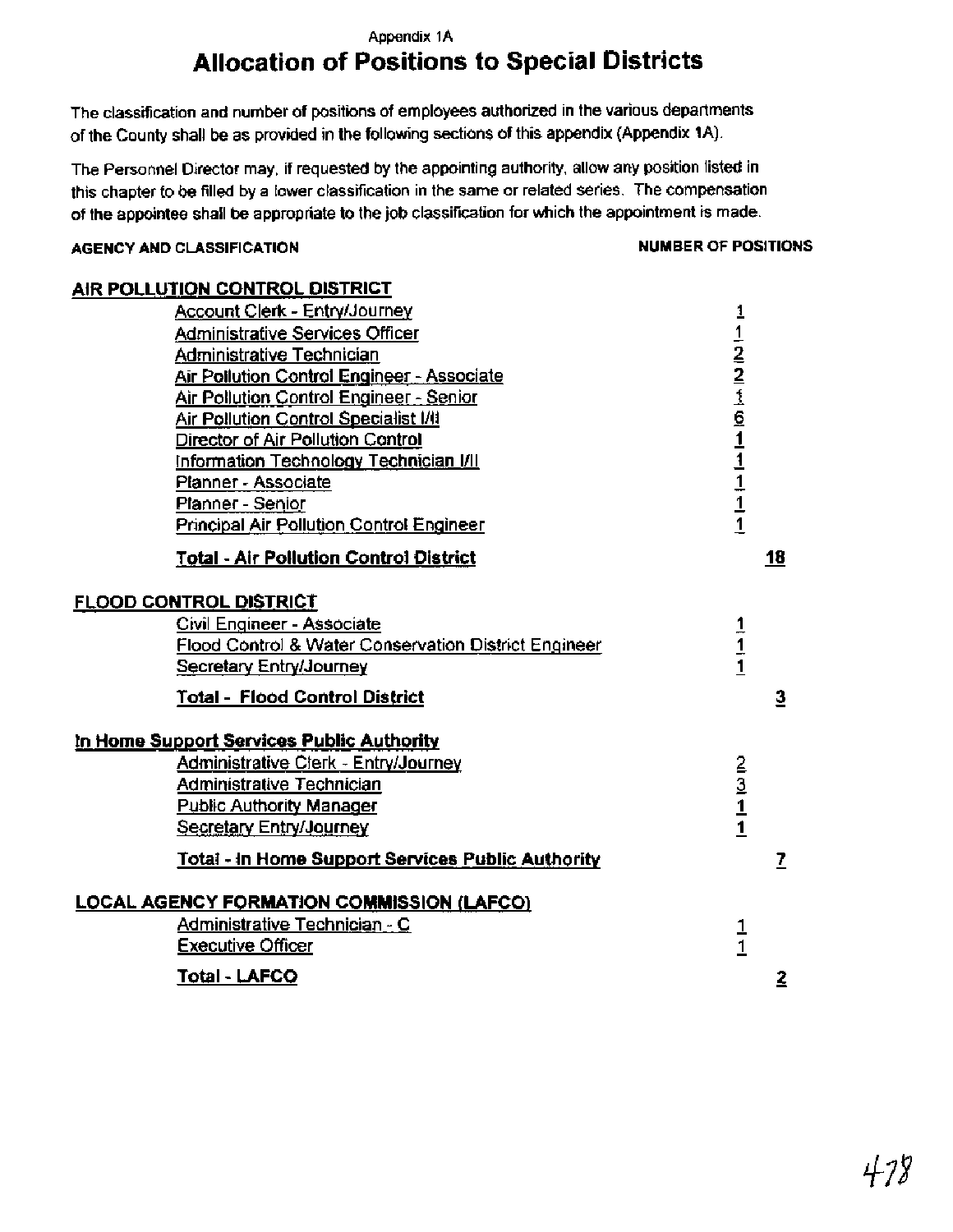# **Allocation of Positions to Special Districts**

### **AGENCY AND CLASSIFICATION NUMBER OF POSITIONS**

 $\frac{1}{1}$  $\frac{1}{1}$  $\frac{1}{1}$  $\frac{1}{1}$  $\frac{1}{1}$  $\frac{1}{1}$  $\frac{1}{1}$  $\frac{1}{1}$  $\frac{1}{1}$  $\frac{1}{1}$ 

#### **REDEVELOPMENT AGENCY**

**TOTAL SPECIAL DISTRICT ALLOCATIONS** 

| Accountant - Auditor Senior                     |  |
|-------------------------------------------------|--|
| <b>Account Clerk Journey</b>                    |  |
| <b>Administrative Services Officer - Senior</b> |  |
| Administrative Technician                       |  |
| Housing Program Coordinator                     |  |
| Loan Portfolio and Lending Specialist I/II      |  |
| Redevelopment Program Coordinator               |  |
| Redevelopment Program Manager                   |  |
| Redevelopment Specialist                        |  |
| Redevelopment Specialist - Senior               |  |
| Secretary Entry/Journey                         |  |
| <u> Total - Redevelopmen</u> t Agency           |  |

 $\mathcal{L}$ 

## $46$